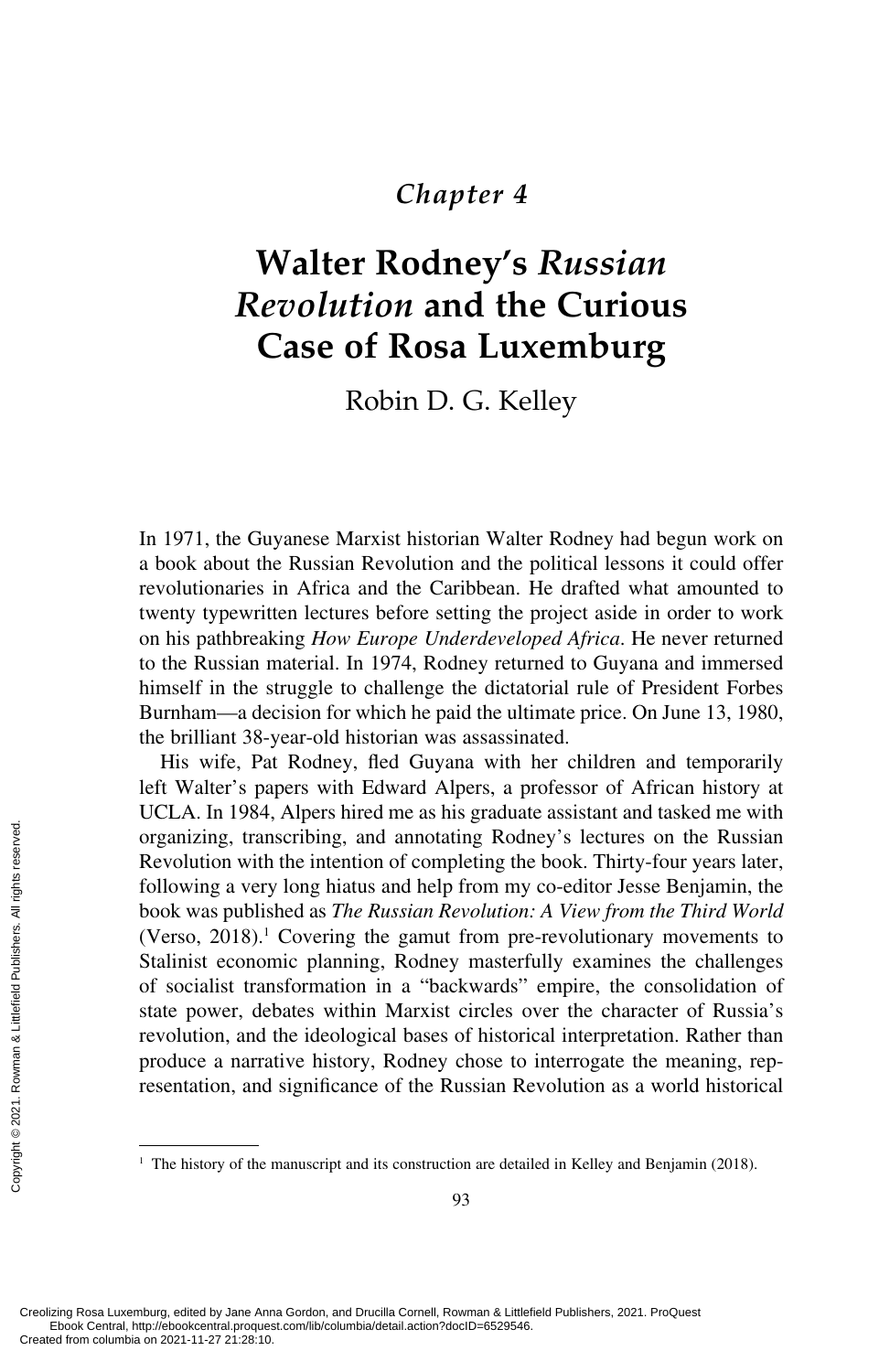event the reverberations of which profoundly shaped Marxist thought, Third World liberation movements, and theories of socialist transformation.

Impressive as it is, *The Russian Revolution* is an unfinished work.<sup>2</sup> We will never know what arguments he would have developed or revised if given the opportunity to complete the book. Yet, even in its unfinished state, one facet of the book struck me as curious: his brief, uncharacteristically dismissive treatment of Rosa Luxemburg. After all, Luxemburg was a celebrated radical thinker, the author of *The Accumulation of Capital* whose insights on imperialism anticipated Rodney's own approach to theories of underdevelopment, and the first Marxist sympathetic to the Bolsheviks to raise critical questions about the direction of the October Revolution. In just over three pages, Rodney took Luxemburg's lengthy pamphlet, *The Russian Revolution* (drafted in September 1918), to task for criticizing Bolshevik policy—namely, Lenin's decision to suspend the Constituent Assembly, limit suffrage, and severely restrict the press; Lenin's support for the right of self-determination for nations within the Russian empire; and the Bolshevik policy of land redistribution to the peasantry on the grounds that it would not challenge private ownership of property. With respect to land policy, he agreed with Luxemburg in principle but not in practice. "On strictly theoretical grounds, she was correct," he added, "but it was precisely in the interest of promoting a democratic alliance of workers and peasants that the Bolsheviks agreed to suspend collectivization of the land" (Rodney, 2018: 115). Thus, while acknowledging her bona fides as a "revolutionary Marxist," Rodney regarded Luxemburg as a bundle of contradictions and naïve about the requirements for seizing and holding state power. "So Rosa Luxemburg was against democracy for the peasants and she was against independence and autonomy for nationalities. She was in favor of democracy for the bourgeoisie, refusing to agree with the Bolsheviks that they should be disenfranchised" (Rodney, 2018: 116). He grudgingly conceded that her naïve expectations for the present may have enabled her to foresee the future problems of the Stalinist bureaucratic state: "In a curious way, Luxemburg's criticisms had more relevance to the future than to the time she wrote. It was the long-term consequences of the dialectical relations between Lenin and the Central Committee, between the Central Committee and the members, between the bureaucracy and the people" (Ibid). From Created from columbia on 2021-11-27 21:28:10.<br>Created from columbia on 2021-11-27 21:28:10.<br>Created from columbia on 2021-11-27 21:28:10.<br>Created from columbia on 2021-11-27 21:28:10.

<sup>&</sup>lt;sup>2</sup> The "manuscript" consisted of about twenty lectures, most written out in prose with schematic sections without footnotes or citations beyond an occasional parenthetical reference to an author. I reorganized the lectures into nine coherent chapters, eliminated duplication or repetition, and furnished all of the footnotes. See Kelley and Benjamin (2018).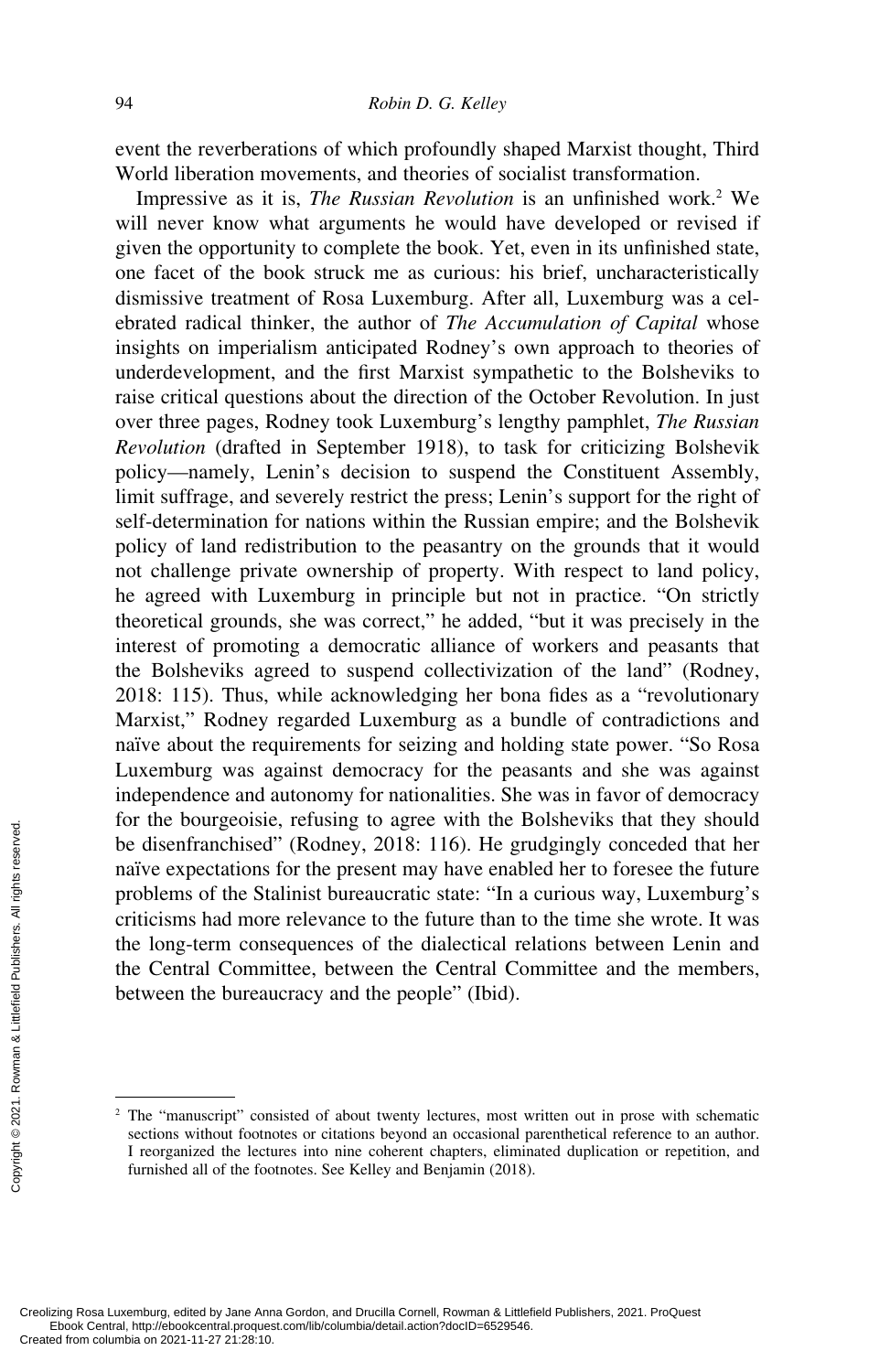Rodney followed this observation with a chilling and peculiarly gendered assertion tying her failed analysis to her own assassination in 1919. "This refusal to see," he wrote,

that in a revolution one had to realize that a class opponent was a mortal enemy led to Luxemburg's own death. Her party in Germany was caught up in a revolutionary situation in 1919, and she was slow to act. Instead, the bourgeois reactionaries captured her and murdered her in cold blood. That was the price which she paid for not recognizing that a revolution is not a tea-party. Her own subsequent experience tragically and cruelly exposes the limitations of her analysis of the Russian situation in 1918. (Ibid)

I've always found this passage discomfiting, not only because his impetuous comment that political misjudgment led to her death mirrors the story surrounding Rodney's own assassination, but because it is out of character with Rodney's political orientation. Indeed, Luxemburg and Rodney share eerily parallel political trajectories. Both were intellectual wunderkinds from middle-class families under colonial, racial, ethnic, and/or religious domination. Luxemburg, a Jew from Tsarist-controlled Poland, earned her doctorate in economics at age 26; Rodney, who grew up in British-ruled Guyana, earned his doctorate in African history at the age of 24. Both were committed Marxist internationalists who moved seamlessly between the academy and the streets, brilliant stump speakers capable of conveying the most complex ideas to working people without condescension or jargon. Both deepened their politics in exile: Luxemburg in Switzerland and Germany; Rodney in England, Jamaica, and Tanzania. Most importantly, both embraced an orientation toward working-class self-activity and mass insurgency as the driver rather than consequence of revolutionary thought. And while Rodney has never invoked or cited Luxemburg in his other published work, during his last years in Guyana, he wrestled with the very questions she posed about democracy, dictatorship, national liberation, and world revolution from her jail cell and in the streets of Berlin. I want to suggest that, as Jane Anna Gordon has written about Frantz Fanon's relationship to Jean-Jacques Rousseau, Rodney "might be understood as a kindred spirit" and perhaps a "better intellectual heir" to Luxemburg than to Lenin (Gordon, 2014: 9). They lived in different times and places but found through praxis—the dialectical engagement with Marxist thought and working-class self-activity—the condition of possibility for revolution. Exerces the columbia on 2021-11-27 21:28:10.<br>Created from columbia on 2021-11-27 21:28:10.<br>Created from columbia on 2021-11-27 21:28:10.<br>Created from columbia on 2021-11-27 21:28:10.

## **LUXEMBURG AND THE BOLSHEVIKS**

Rosa Luxemburg spent much of her adult life supporting, writing about, and criticizing revolutionary movements in Russia as well as Russian Social

Creolizing Rosa Luxemburg, edited by Jane Anna Gordon, and Drucilla Cornell, Rowman & Littlefield Publishers, 2021. ProQuest Ebook Central, http://ebookcentral.proquest.com/lib/columbia/detail.action?docID=6529546.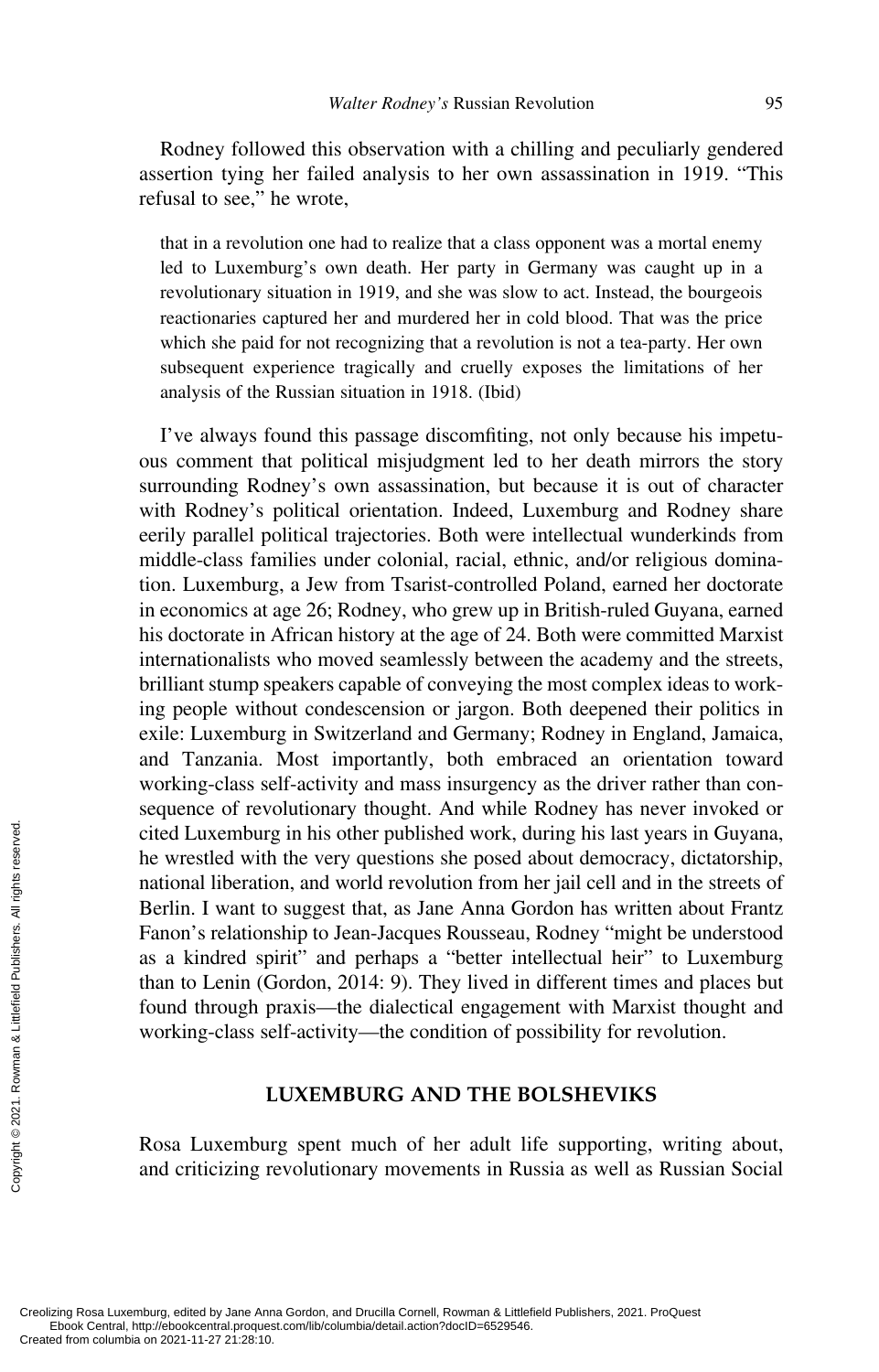Democratic leadership. From her 1904 essay "Organizational Questions of the Russian Social Democracy" to her assessment of the 1905 Revolution in *The Mass Strike, the Political Party and the Trade Unions* (1906), to her pseudonymous *The Junius Pamphlet* (1915), she had been both a champion and unsparing critic of Russia's revolutionary leadership, including the iconic Lenin. Yet, she was often ideologically closer to Lenin than to the leadership of her own German Social Democratic Party (SPD). When Karl Kautsky, the SPD's main theorist, concurred with party leader Edouard Bernstein that socialist revolution would come about through the inevitable growth of the socialist vote, 28-year-old Luxemburg was the lone dissenter in the party's inner circle. Anticipating some of Lenin's arguments in *What Is to Be Done?* (1902), in 1900 she published the pamphlet *Social Reform or Revolution*, which argued unequivocally that socialism cannot be voted into power, that revolution is unavoidable, and that capitalism's illusory stability was the result of imperialist expansion.

When the February revolution broke out in 1917, resulting in the overthrow of the Tsar and the creation of a provisional government, Luxemburg was confined to a jail cell in Poland's Wronki prison. In 1914, she had broken with the SPD over its support for war and joined Karl Liebknecht, Franz Mehring, and Clara Zetkin to form the militantly anti-war movement "The International," later renamed the Spartacus League. Their effort to organize a general strike against the war landed Luxemburg and Liebknecht in prison. By July, as the Bolshevik slogans of "Peace Land, and Bread" and "All Power to the Soviets" gained adherents from the masses and provoked strikes and mutinies by soldiers, sailors, and workers, Luxemburg was transferred to a prison in Breslau where she was subjected to even greater restrictions. Nevertheless, through correspondence and press reports, she followed events in Russia with great enthusiasm as well as caution (Nettl, 2019 [1966]: 679–690; Kemmerer, 2016: 855–856). She applauded the Bolshevik seizure of power in October but worried that unless revolution spreads to Europe, its future might be in jeopardy. In a letter to Luise Kautsky dated November 24, 1917, she conceded that hindering the Bolshevik's struggle to establish a socialist state and advance the cause of proletarian internationalism was the toxic nationalism and imperialism that led Europe to war in the first place. If the Bolsheviks fail, she wrote, it will be "because the Social Democracy in the highly developed West consists of miserable cowardly dogs, who, while looking on calmly, will let the Russians bleed to death. But a downfall like that is better than 'living on for the Fatherland'" (Luxemburg, 2011: 452). Lenin certainly agreed. In his "Report on Peace" issued immediately after the seizure of power, Lenin directly appealed "to the class-conscious workers" of Great Britain, France, and Germany to join the revolution and resist the war, implying that the fate of the Russian Revolution depends on Example 20<br>
Example 24, 1917, she conce<br>
socialist state and a<br>
toxic nationalism a<br>
If the Bolsheviks f<br>
in the highly deve<br>
while looking on c:<br>
like that is better<br>
452). Lenin certair<br>
after the seizure of<br>
workers" o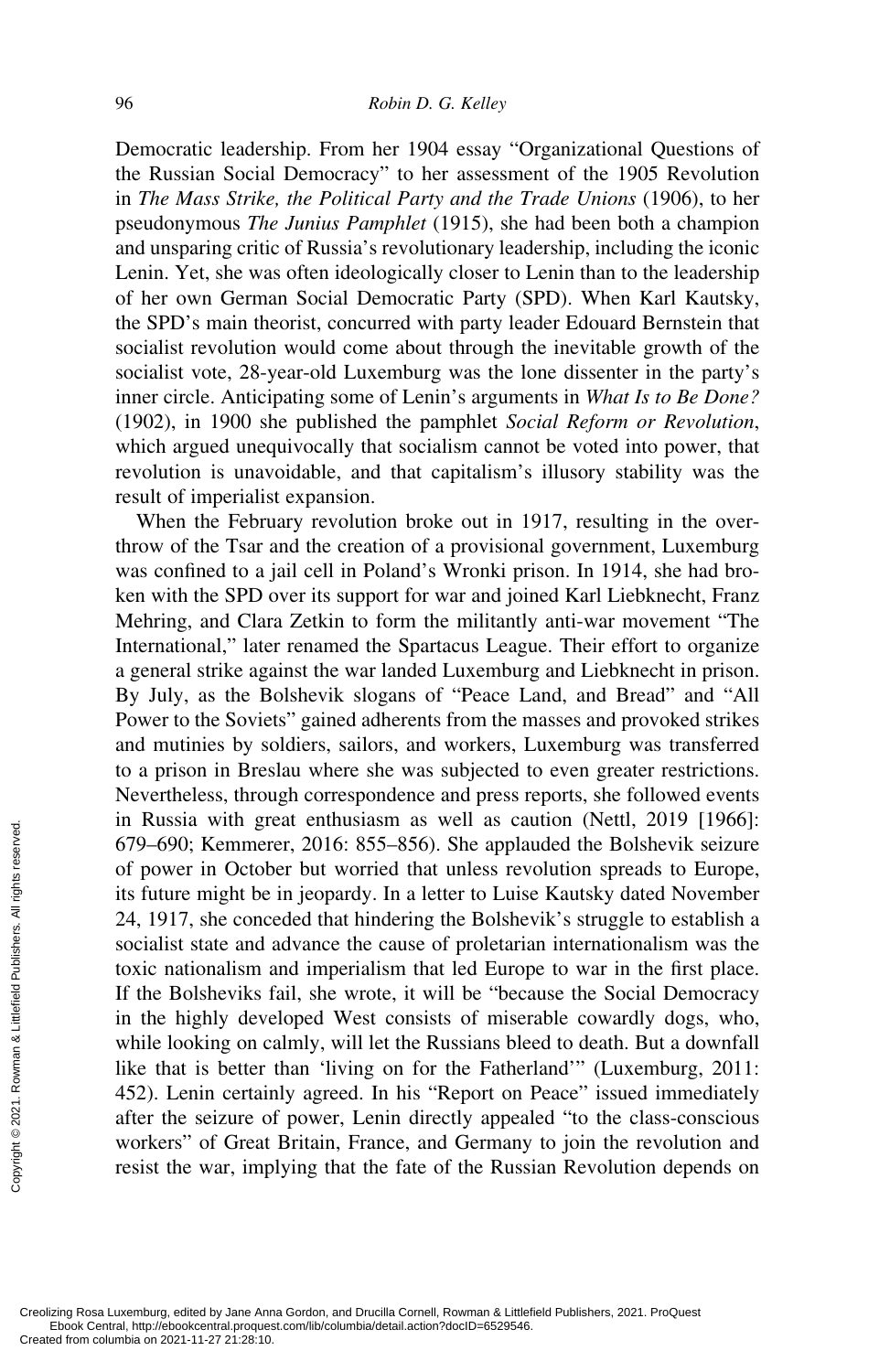their "comprehensive, determined, and supremely vigorous action" (Lenin, 1917a). A few months later, Lenin put it more succinctly: "without the German revolution we shall perish" (Serge, 1949 [1930]).

Initially, Luxemburg had reason to be optimistic. By 1917, opposition to the war was widespread across the continent. In Germany, the Independent Social Democrats, former SPD members expelled for anti-war activism, formed an alliance with the Spartacus League. Mutinies occurred in the French and British armies as well as the German navy, and some 200,000 German metal workers went on strike. In January 1918, a wave of strikes swept through Austria-Hungary and Germany, involving half a million metal workers in Vienna and Berlin. Then on March 3, 1918, Lenin made an about face and signed the Brest-Litovsk treaty with Germany, Austria-Hungary, Bulgaria and the Ottoman Empire, acceding to Germany's terms of annexation in exchange for peace. Lenin signed the treaty believing that it would be short-lived, annulled by the success of the impending German Revolution (Smith, 2017: 157). And the fledgling state needed a respite from war. Luxemburg was incensed. A genuine peace agreement between Russia and Germany was unthinkable under SPD rule. The treaty, she predicted, would choke the German proletariat, strengthen German militarism under the SPD, and leave Russia in an especially vulnerable position. Luxemburg was hardly alone in her assessment. The Brest-Litovsk treaty generated the Bolshevik's greatest political crisis to date. Nicolai Bukharin, who led what was then identified as the Left Communist faction, took a position identical to Luxemburg, arguing that signing the treaty meant abandoning the German revolution. Trotsky also did not back a peace agreement, and he and his supporters ultimately abstained from the vote. Lenin prevailed but by a very slim majority (Ibid; Trotsky, 2008 [1932]: 898–899).

The Bolsheviks paid dearly for what turned out to be a temporary peace. The treaty granted Germany possession of the Baltic provinces and a large part of Belorussia and Ukraine, depriving Russia access to one-third of its agricultural land and railways, virtually all its oil, and three-quarters of its coal and iron deposits. Luxemburg empathized with Lenin's difficult position but considered the treaty "a capitulation of the Russian revolutionary proletariat before German imperialism." It strengthened Germany's militarists, set back the revolutionary movement, and rather than end war with Germany, the treaty "merely hastened the beginning of a new phase of it" (Nettl, 2019 [1966]: 696). Against the wishes of her Spartacus comrades, Luxemburg decided to publish a short piece on the consequences of Brest-Litvosk in the *Spartakusbriefe* (Spartakus letter) in September 1918. Titled "The Russian Tragedy," she argued that the agreement encouraged counter-revolutionary movements, turning Finland, the Baltics, Ukraine, and the Caucasus into potential counter-revolutionary outposts, and that it deprived Russia of its The Botshevin<br>  $\frac{1}{2}$  The treaty grant<br>
part of Beloruss<br>
agricultural land<br>
coal and iron de<br>
but considered t<br>
tariat before Ger<br>
back the revolu<br>
the treaty "mere<br>
[1966]: 696). A<br>
decided to publi<br> *Spartakusbriefe*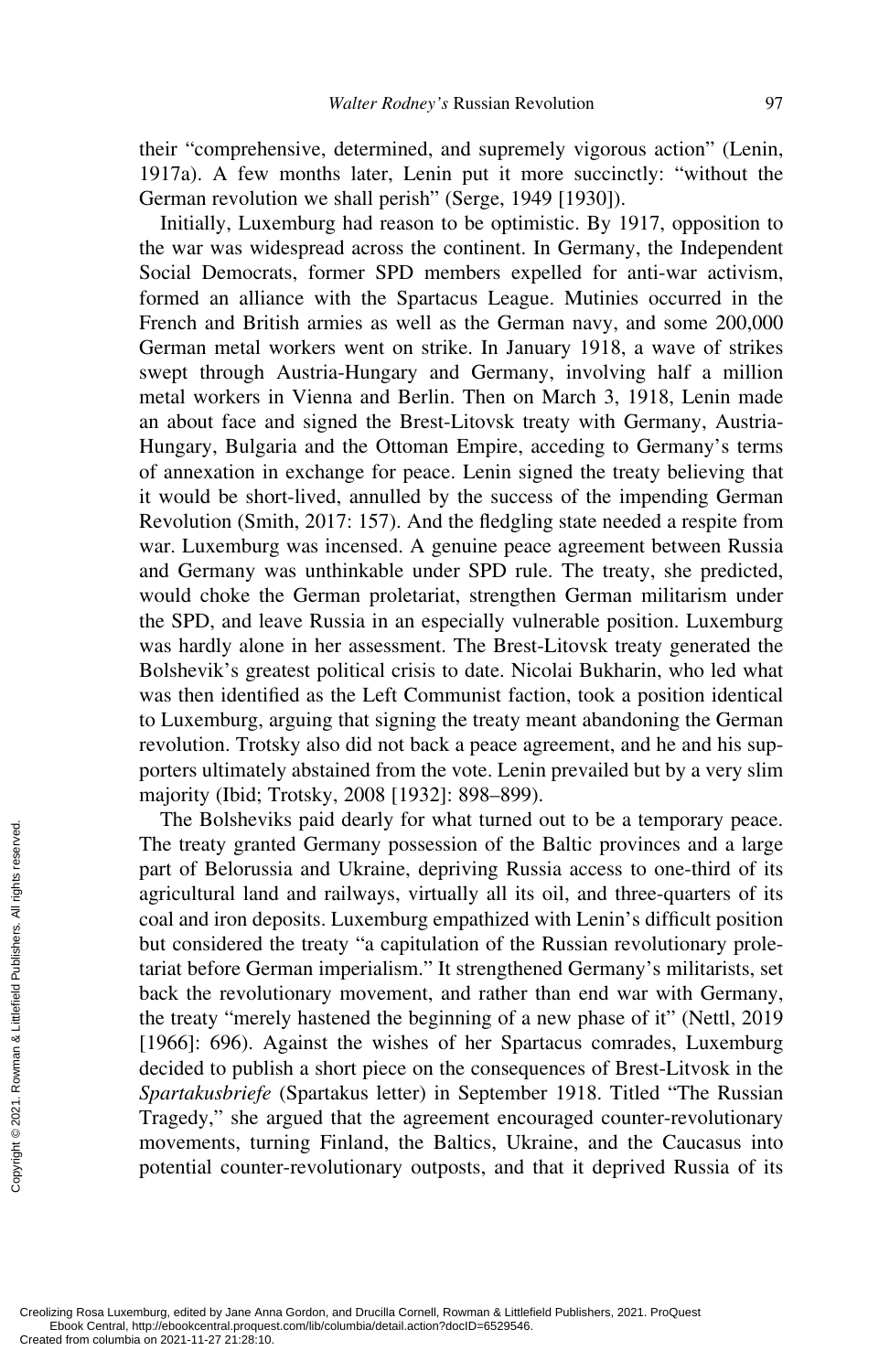"sources of life" (granaries, coal mines, iron-ore mines, and oil supplies) and made Germany the arbiter of Russia's "political and economic destinies." In other words, this short-term German–Russian alliance could result in the liquidation of the Bolsheviks (Nettl, 2019 [1966]: 696; Schurer, 1962: 370).

It did not. But neither did the treaty grant the Bolsheviks the respite they sought. Nor did its annulment in the wake of Germany's defeat appear to make much of a difference. Lifting the German blockade in the Baltic and Black Seas simply opened the door for foreign troops from formerly Allied countries to wage war against the Bolsheviks. The result was an increase in military personnel and weapons being brought into Soviet Russia. The Allied blockade imposed after Brest-Litovsk was maintained after the war ended (Smith, 2017: 173).

Luxemburg drafted a second letter, but the editors of *Spartakusbriefe* refused to publish it. So she vowed to write a much longer pamphlet. Paul Levi, her comrade and an editor of *Spartakusbriefe*, traveled to Breslau prison just to dissuade her, arguing that her critique—no matter how well-meaning and genuine—could be used against the Bolsheviks by counter-revolutionaries. She ignored his entreaties and wrote it anyway, dispatching a draft to Levi with the proviso that "I am writing this pamphlet only for you and if I can convince *you*, then the effort isn't wasted" (Nettl, 2019 [1966]: 698; O'Kane, 2015: 117).

Levi did receive the pamphlet in September of 1918 but he sat on it until 1922, choosing to publish it under the title, *The Russian Revolution* after his expulsion from the German Communist Party. Ironically, Levi wielded it precisely as a weapon against the Bolsheviks, though clearly this was never Luxemburg's intention. As her comrade and first biographer, Paul Frölich, put it: "She was always sparing with her hymns of praise, but she never spoke of people or of a party with so much enthusiastic approval as she did the Bolsheviks in this work" (1972: 242). The pamphlet opens celebrating the triumph of the October Revolution as "the very first experiment in proletarian dictatorship in world history." She acknowledged the tremendous challenges ahead—civil war, isolation, foreign aggression from the capitalist countries, the absolute necessity for revolution in the West—and conceded that "it would be a crazy idea to think that every last thing done or left undone in an experiment with the dictatorship of the proletariat under such abnormal conditions represented the very pinnacle of perfection." At the same time, she insisted that critical reflection is not only necessary to advance the revolution but does not diminish its accomplishments (Luxemburg, 1940 [1918]; Nettl, 2019 [1966]: 698–705; Frölich, 1972: 243–252; O'Kane, 2015: 116–120). Exercise the Bolsheviks in the Holsheviks in the Holsheviks in the distance of dictatorship in word ahead—civil war, if the absolute neces would be a crazy in an experiment with conditions represent insisted that critica

Besides reprising her assessment of the German–Russian peace agreement, she focuses her attention on three issues: land policy, national self-determination, and democracy. As we have already seen, Walter Rodney accuses her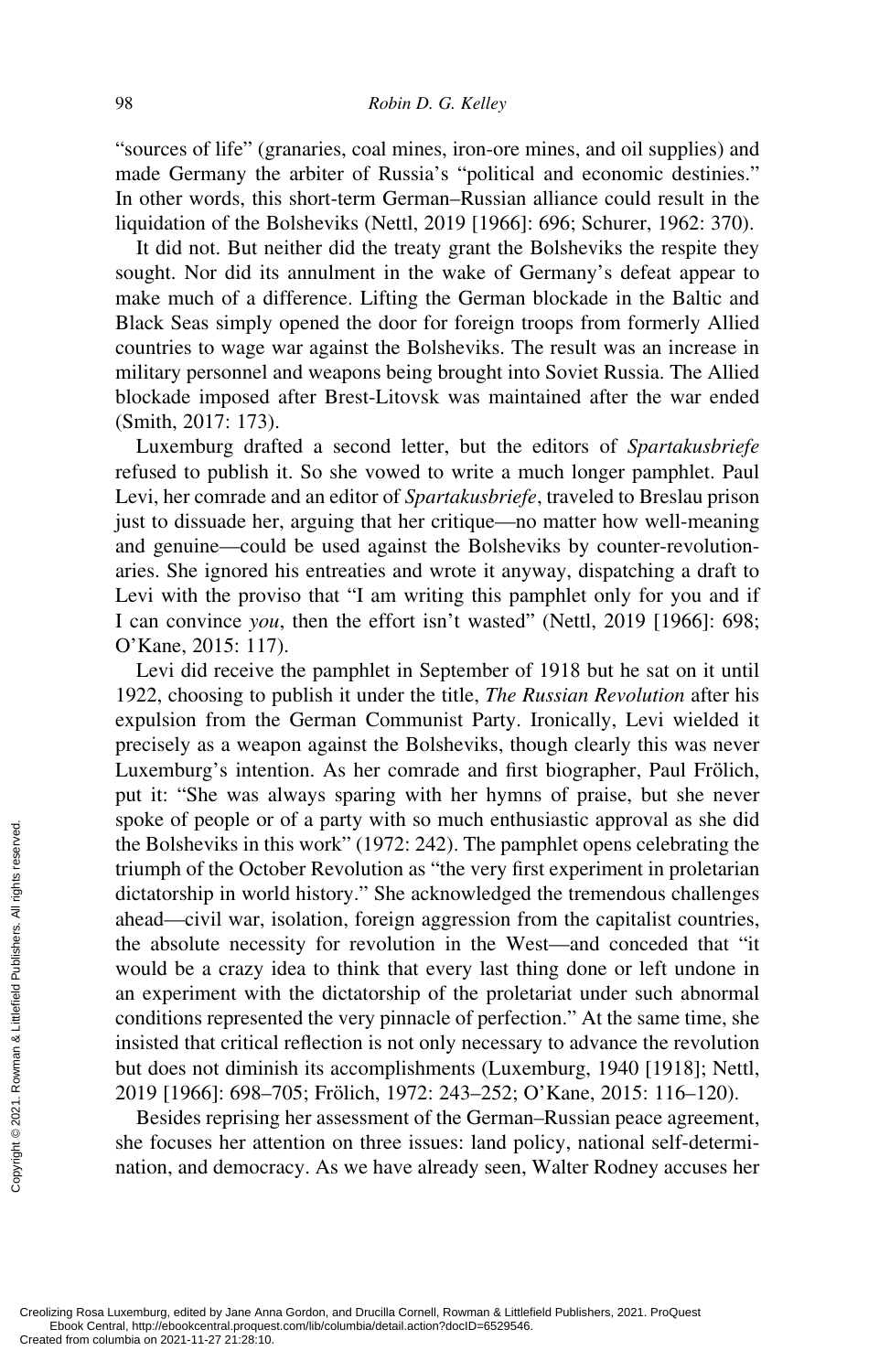of being against democracy for the peasants, because she opposed redistribution in the form of private plots. But what was Luxemburg arguing for? She believed that the expropriation and nationalization of large estates would become the bases for modern "methods of agrarian production," which in turn would "serve as the point of departure for the Socialist mode of production on the land." But she was hardly absolutist on this score. "Of course," she adds, "it is not necessary to take away from the small peasant his parcel of land, and we can with confidence leave him to be won over voluntarily by the superior advantages of social production and to be persuaded of the advantages first of union in cooperatives and then finally of inclusion in the general socialized economy as a whole." Ironically, Rodney echoes Luxemburg here in his critique of Stalin's policy of collectivization of agriculture just a few pages after eviscerating her position on Bolshevik land policy. He supports socialist or collective forms of agricultural production but opposes the use of state compulsion: "as socialists desirous of transforming a rural society into a socialist society, we have to take a stand against the use of force in this context. That is a matter of principle" (Rodney, 2018: 120).

In fact, Luxemburg did not demand that the Bolsheviks move swiftly to nationalize the land or introduce socialist production techniques. Any moves in this direction were impossible under the circumstances. "That the Soviet government in Russia has not carried through these mighty reforms—who can reproach them for that! It would be a sorry jest indeed to demand or expect of Lenin and his comrades that, in the brief period of their rule, in the center of the gripping whirlpool of domestic and foreign struggles, . . . to expect that under such circumstances they should already have solved, or even tackled . . . the most difficult task of the Socialist transformation of society!" Instead, she took issue with the chaotic manner in which "land reform" was occurring. The Bolsheviks left it to peasant committees to simply expropriate the big holders and redistribute land however they wished. Luxemburg's concern was that this reproduced both the sanctity of private property and continued inequality, especially since this haphazard policy of redistribution enabled those with resources and power to secure larger landholdings. The policy also incentivized a portion of the urban proletariat to return to the countryside seeking land to own, which drained much-needed labor from cities. And she makes the prescient observation that "any attempt at socialization of agrarian production" now will face the enormous obstacle of a "newly developed and powerful mass of owning peasants who will defend their newly won property with tooth and nail against every Socialist attack." Exerces the preserved from columbia on 2021-11-27 21:28:10.<br>Created from columbia on 2021-11-27 21:28:10.<br>Created from columbia on 2021-11-27 21:28:10.

Luxemburg's sharp criticism of the Bolshevik's policy of granting nations within the old Tsarist empire the right of self-determination should not have surprised anyone familiar with her. She had been debating Lenin on the "national question" for at least a decade, dating back to her book-length essay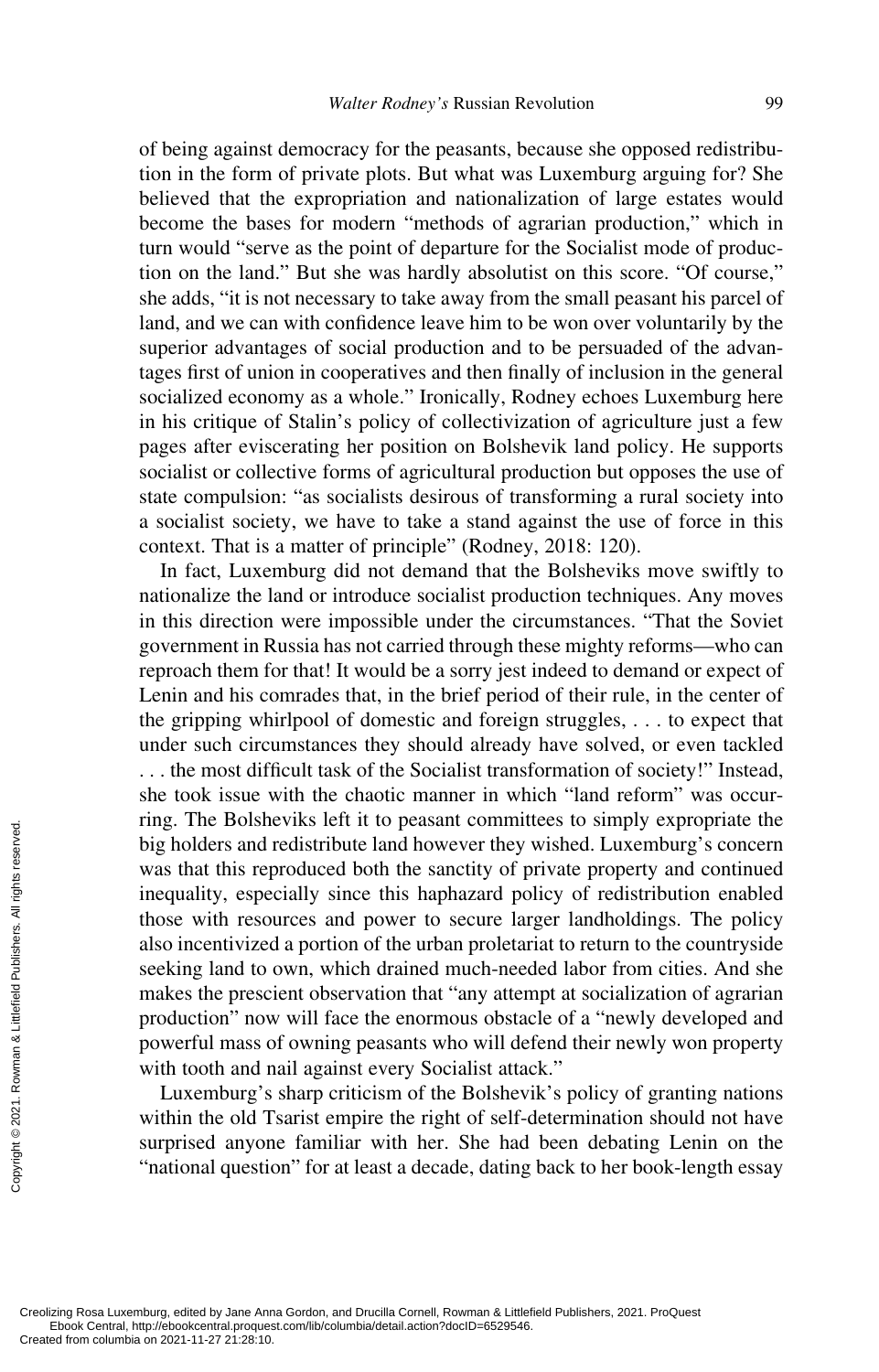originally titled "The National Question and Autonomy," published serially across five issues of the *Social Democratic Review* between 1908 and 1909 (Luxemburg, 1909). Her critics tend to paint her as dogmatically anti-nationalist, because she opposed Polish nationalism out of fear that nationalist organizations led by petit-bourgeois and bourgeois elements would overtake socialist and working-class organizations. But in "The National Question and Autonomy," Luxemburg neither universalizes the Polish example nor is she hostile to all nationalist movements. She raises more general questions about the right of national self-determination, such as: Who constitutes the nation? Who can actually exercise that right when nations are governed by bourgeois political powers who singularly claim to express the national will? Rejecting the notion that the nation is a "homogenous sociopolitical entity," Luxemburg concludes that in the historical present and in the struggle to dismantle class society, genuine "self-determination" should rest not with the "nation" but the proletariat—which is to say, the dictatorship of the proletariat.<sup>3</sup> And when military conflict engulfed Europe, she watched in horror as nationalism fueled the fires of imperialism and war. As she argued in *The Junius Pamphlet* (1915), imperialism displaced "the old bourgeois democratic program" of national development with the drive for expansion and colonial exploitation. "Today the nation is but a cloak that covers imperialistic desires, a battle cry for imperialistic rivalries, the last ideological measure with which the masses can be persuaded to play the role of cannon fodder in imperialistic wars. . . . [I]n the present imperialistic milieu there can be no wars of national self-defense" (Luxemburg, 1916; Munck, 1986: 52–53).

Not surprisingly, Lenin strongly disagreed. In his response to *The Junius Pamphlet*, he was less willing to declare bourgeois democracy dead or nationalism a dead end, especially in the colonies and "semi-colonies." For oppressed people groaning under the weight of imperialism, national wars of liberation were no cloak but revolutionary and "inevitable" (Lenin, 1916).<sup>4</sup> On the latter point, Luxemburg partially agreed and expressed support for anti-colonial struggles in the past. In 1896, for example, she supported Crete's revolt against the Turkish Empire. But her position was closer to that of Indian Communist leader M. N. Roy, who distrusted the bourgeois and petit-bourgeois elements leading anti-colonial nationalist movements. Conceding that proletarian revolution was out of the question, Roy believed that workers and peasants under the guidance of a disciplined Communist Example the state of the latter point<br>  $\frac{1}{2}$  create's revolt again<br>
that of Indian Con<br>
and petit-bourgeoi<br>  $\frac{1}{2}$  conceding that provides<br>  $\frac{1}{2}$  conceding that provides and petit-bourgeoi<br>  $\frac{1}{2}$ <br>  $\frac{1}{2}$ 

<sup>&</sup>lt;sup>3</sup> The late Narihiko Ito penned a brilliant and thorough reading of Luxemburg's "The National Question and Autonomy." See Ito (2010: 4–68).

<sup>4</sup> To be sure, Lenin's take on the national question was far more sophisticated and nuanced, but this is not the place to elaborate. In fact, a careful reading of the complete works of Lenin and Luxemburg will reveal more points in common than what we see on the surface. For an incisive analysis of Lenin's shifting position on "the national question," see Tamas Krausz (2015: chapter 4).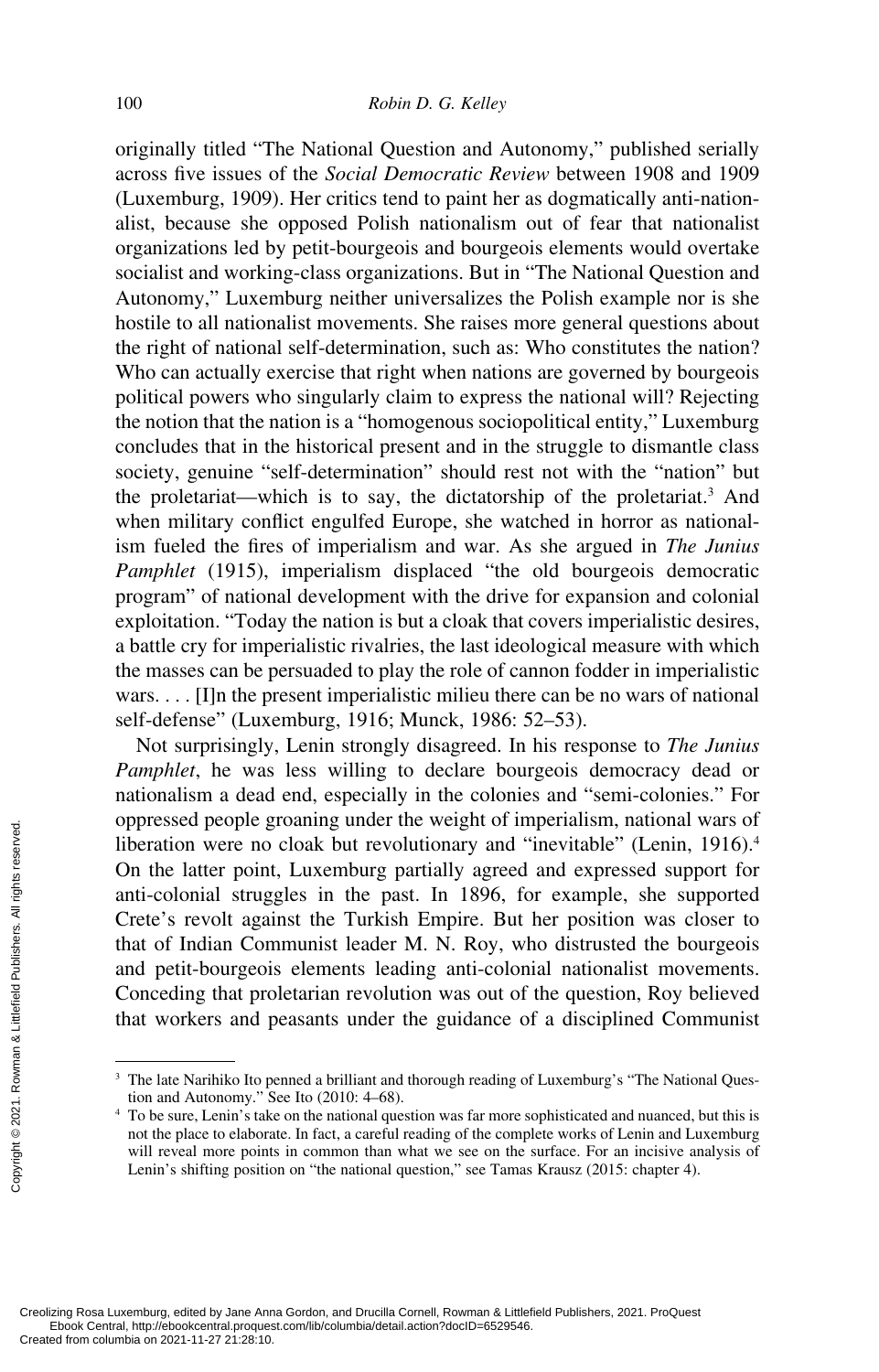Party would invariably infuse nationalism with a revolutionary character. Whereas Lenin was willing to support nearly all anti-colonial movements, Roy feared that the petit-bourgeois leadership of the respective nationalist movements "would compromise with Imperialism in return for some economic and political concessions to their class" (Roy, 1964: 378).<sup>5</sup>

After the Bolshevik seizure of power, the "right of nations to self-determination" took on an additional valence, and Luxemburg knew it. Her pamphlet on the Russian Revolution revealed a keen understanding of Lenin's strategy of extending the right to self-determination in order to win over "the many foreign peoples within the Russian Empire to the cause of revolution." In Luxemburg's view, however, the strategy backfired since Ukraine, Lithuania, Poland, and the Baltic countries ended up allying with German imperialism against the Revolution. The losers, she insisted, were the working classes in those states bordering Russia. Nationalism hindered working-class solidarity across the old empire and strengthened the hand of the bourgeoisie in those border states.<sup>6</sup>

Behind land policy and the national question stood the central problem that she believed threatened the future of the first socialist state: the suppression of democracy. Just as Rodney wryly noted that she supported democracy for the bourgeoisie, but not for peasants and oppressed nations, Luxemburg charged the Bolsheviks with undermining popular democracy while championing "the 'popular vote' of the foreign nationalities of Russia on the question of which land they wanted to belong to, as the true palladium of all freedom and democracy." Her point was that building democratic institutions in Russia better advances the socialist project than promoting the self-determination of nations when the bourgeoisie still rules those nations.

Luxemburg's sympathetic critics attribute her assessment of Russia's situation to being imprisoned and thus unaware of the dire circumstances facing the Bolsheviks in 1917–1918, or, as we shall see, they argue that she changed her mind.<sup>7</sup> But what actually happened? How dire were the circumstances? Why did Lenin abolish the Constituent Assembly? The Bolsheviks

<sup>5</sup> See also John Haithcox (1971: 14–15). A copy of Roy's theses is available in V.B. Karnik (1978: 107–110). For Lenin's views on Roy's supplementary theses, see (1967: 30–37).

<sup>6</sup> She held fast to this position until her death. In the last few days of her life, she penned a short note critical of Woodrow Wilson's peace settlement that allowed for the creation of several new nationstates in Central Europe under the guise of national self-determination. Exhorting that national unity and harmony is predicated on "class harmony" or the arresting of class struggle, she complained, "Nationalism is at this moment the victor. On all sides nations and national groups are ganging up to claim their rights to create their own states. Mouldering corpses emergence from centuries'-old graves . . . historyless peoples, who have never formed states, are filled with a fierce drive for statehood" (Luxemburg quoted in Talmon, 2017 [1981]: 446). Exercise the Bolsk<br>
Stances? Why d:<br>
Stances? Why distances? Why distances? Why distances? Why distances? Why distances? Why distances? Stances? Stances of the See also John Hait 107–110). For Leni<br>
6 She held fast to thi

<sup>7</sup> I discuss the debate surrounding her alleged "mistakes" and the question of her isolation below. See also Nettl (2019 [1966]: 703–705); Lukacs (1971: 277–280); Zetkin (2017 [1922]); Schurer (1962: 361–362).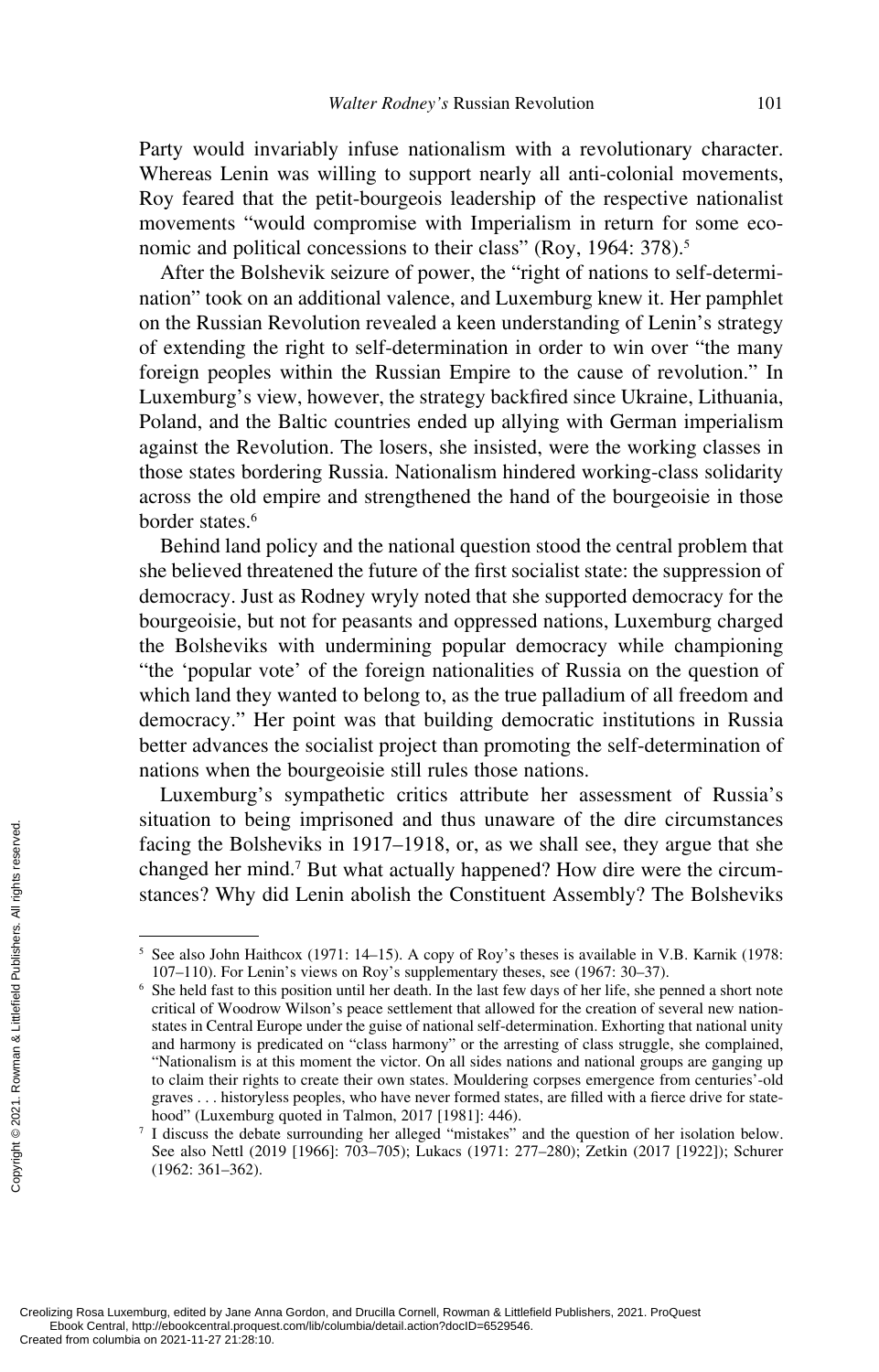were simply overwhelmed with crises. The new regime was beset by war on multiple fronts—the White Army (former Tsarists, right-wingers, and representatives of the *ancien regime*); foreign powers, including former Allies, concerned about a Russian–German alliance (France, England, the United States, Japan, etc.); Ukrainian and other nationalists and anti-colonial movements hostile to Bolshevik rule. After the seizure of power, the Bolsheviks were expected to participate in elections to the newly created Constituent Assembly announced before the October Revolution to replace the Provisional Government. Lenin was reluctant to participate, preferring instead the Soviet model of direct elections of workers by workers over parliamentary democracy, which he viewed as an instrument of bourgeois rule.<sup>8</sup> But the Bolsheviks decided to proceed with elections knowing that they probably would not get a national majority. Of the over 48 million men and women who went to the polls, 19.1 million cast their votes for the largely peasant-based Socialist Revolutionaries (SRs), the Bolsheviks won 10.9 million, the Kadets 2.2 million, the Mensheviks a mere 1.5 million, and the remaining 7 million votes went to non-Russian socialist parties (mostly in Ukraine). Though dwarfed by the SRs, the Bolsheviks managed to gain the majority of workers' and at least 42 percent of the soldiers' votes.<sup>9</sup> When the Constituent Assembly held its opening session on January 5, 1918, tensions were high. Even before delegates sat down, Bolshevik Red Guards fired on a group of demonstrators outside, killing twelve people. The Bolsheviks insisted that the Assembly recognize Soviet power and its political program. When SR leader Viktor Chernov, the Assembly's elected chair, put forward his own agenda instead, the Bolshevik delegates walked out. The next day Lenin dissolved the Constituent Assembly.

Contrary to Rodney's accusations, she did not defend the bourgeoisie's right to vote or the Constituent Assembly as an instrument of proletarian democracy. She cautioned, "he who tries to apply the homemade wisdom derived from parliamentary battles between frogs and mice to the field of revolutionary tactics only shows thereby that the very psychology and laws of existence of revolution are alien to him." Accordingly, she defended the Soviets and the party's mandate, "All Power in the Hands of the proletariat

<sup>8</sup> In *The State and Revolution*, written between August and September of 1917, Lenin wrote, "the dictatorship of the proletariat . . . as the ruling class for the purpose of suppressing the oppressors, cannot result merely in an expansion of democracy. Simultaneously with an immense expansion of democracy, which for the first time becomes democracy for the poor, democracy for the people, and not democracy for the moneybags, the dictatorship of the proletariat imposes a series of restrictions on the freedom of the oppressors, the exploiters, the capitalists. We must suppress them in order to free humanity from wage slavery, their resistance must be crushed by force; it is clear that there is no freedom and no democracy where there is suppression and where there is violence" (Lenin, 1917b). Exerces are the different of the columbia on 2021-11-27 21:28:10.<br>Created from a created from particles and the particle of existence of rev<br>Soviets and the particle particle of the productatorship of the productatorship

<sup>9</sup> These figures come from Smith (2017: 155).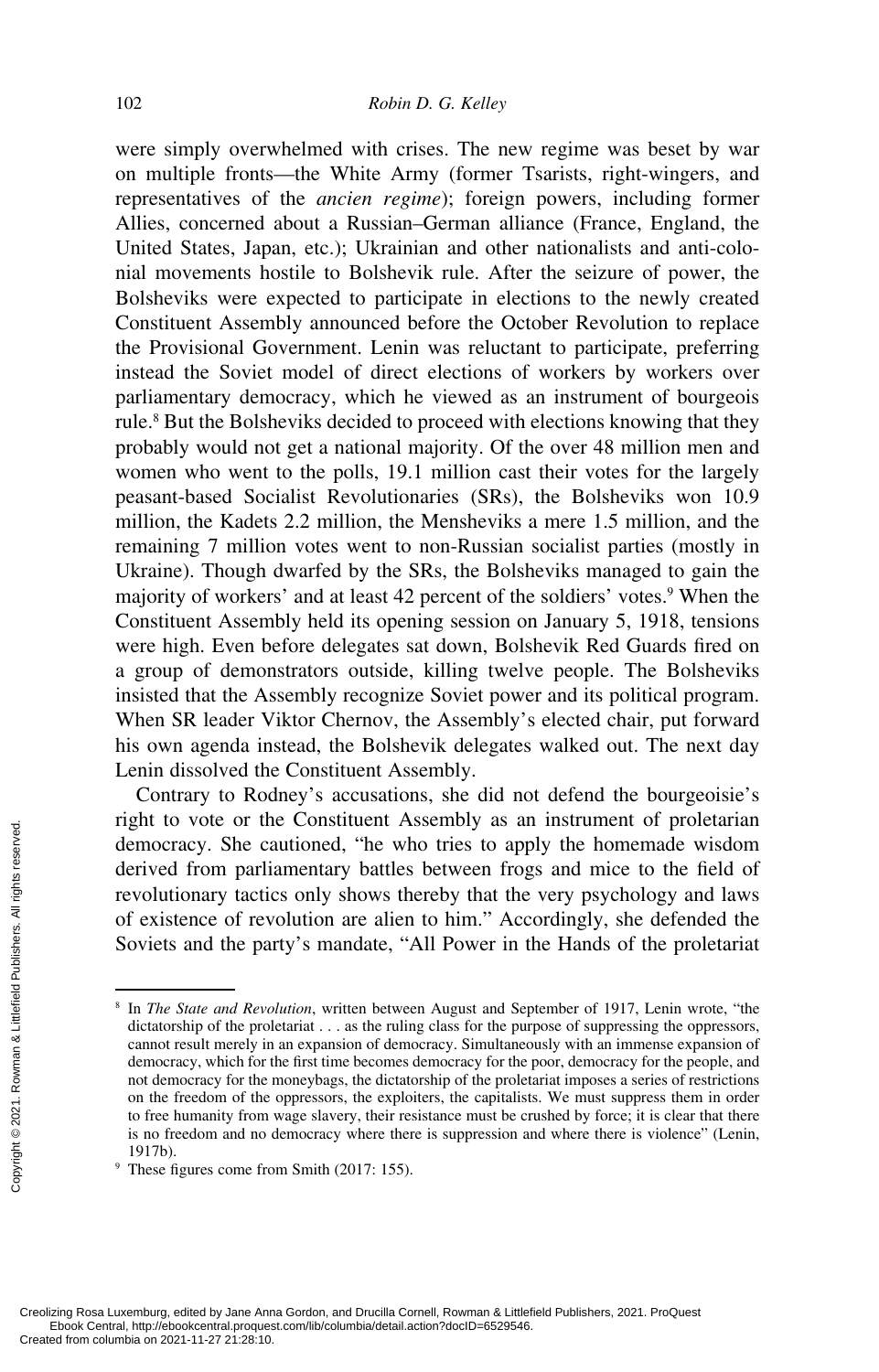and peasantry," which she contended "insured the continued development of the revolution." Rather, she argued that the annulment of the Constituent Assembly should have been followed by new elections. Securing the revolution, she insisted, required not less democracy but more: "[T]he more democratic the institutions, the livelier and stronger the pulse-beat of the political life of the masses, the more direct and complete is their influence." She opposed bourgeois democracy but found the policy of extending the franchise "only to those who live by their own labor" to be flawed. The problem with this formulation, she countered, was that it excluded the unemployed, people uprooted by economic dislocation, the urban proletariat returning to the countryside in search of land, and peasants (small landholders). And, even before Lenin implemented his New Economic Policy, Luxemburg observed elements of the petit-bourgeoisie were recruited to manage factories and run sectors of the economy. She could not fathom how they were expected to play an economic role and not demand political rights. She was not against crushing counter-revolutionary opposition by whatever means necessary, including "the deprivation of political rights, of economic means of existence, etc." What troubled her was the general disfranchisement of broad sections of the populace, "not as a concrete measure for a concrete purpose but as a general rule of long-standing effect." What's worse, she adds, was the Bolsheviks suspension of other forms of democracy—press freedom, freedom of association and assembly. She asserts: "it is a well-known and indisputable fact that without a free and untrammeled press, without the unlimited right of association and assemblage, the rule of the broad masses of the people is entirely unthinkable." The Bolsheviks made the cardinal error of substituting the dictatorship of the party for the dictatorship of the proletariat.

For Luxemburg, democracy was not reducible to the granting of liberal rights but principally a form of praxis. Rights shorn of mass political activity leave the old power relations intact while producing only a chimera of liberty. Socialist democracy can only be created through collective political activity involving the broadest participation of the masses. Socialism cannot be decreed. In one of the pamphlet's most powerful passages, she writes:

The negative, the tearing down, can be decreed; the building up, the positive, cannot. New territory. A thousand problems. Only experience is capable of correcting and opening new ways. Only unobstructed, effervescing life falls into a thousand new forms and improvisations, brings to light creative new force, itself corrects all mistaken attempts. . . . Socialism in life demands a complete spiritual transformation in the masses degraded by centuries of bourgeois class rule. Social instincts in place of egotistical ones, mass initiative in place of inertia, idealism which conquers all suffering, etc., etc. No one knows this better, describes it more penetratingly; repeats it more stubbornly than Lenin. But he is Exerces and the columbia on 2021-11-27 21:28:10.<br>Created from columbia on 2021-11-27 21:28:10.<br>Created from columbia on 2021-11-27 21:28:10.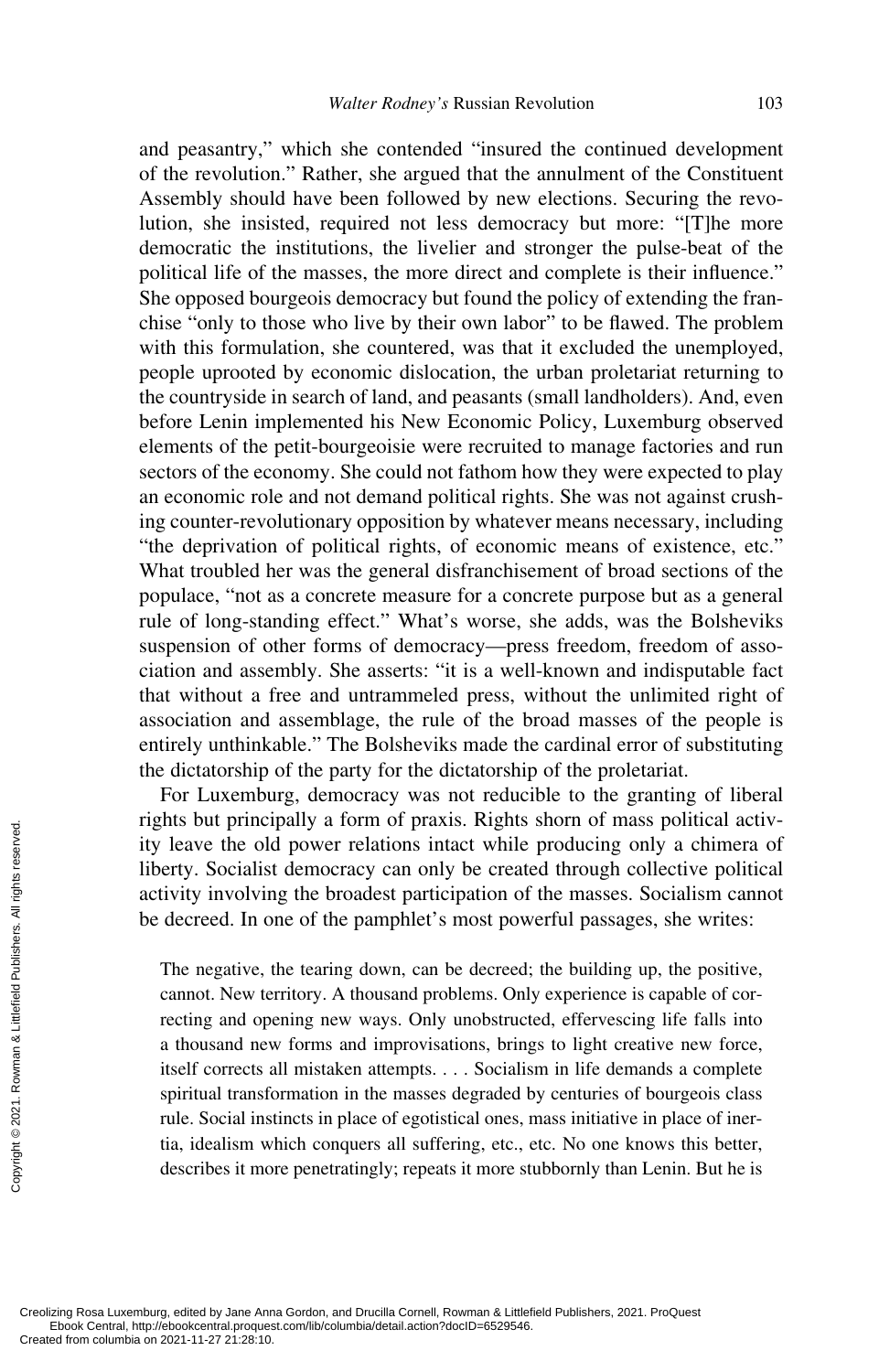completely mistaken in the means he employs. Decree, dictatorial force of the factory overseer, draconic penalties, ties, rule by terror-all these things are but palliatives. The only way to a rebirth is the school of public life itself, the most unlimited, the broadest democracy and public opinion. It is rule by terror which demoralizes.10

In the end, she never broke ranks with the Bolsheviks. She wanted the Revolution to succeed but not through authoritarian, anti-democratic means—a point she had been making since her 1904 critique of Lenin's of party "centralism" (Luxemburg, 1904, 1915).<sup>11</sup> But as her biographer J. P. Nettl observed, she "was far more afraid of a deformed revolution than an unsuccessful one" (Nettl, 2019 [1966]: 702). A deformed revolution, she feared, could become the model for future socialist struggles, and the only way to redirect the Russian experiment and release the masses' democratic energies was to crush the counter-revolution. And only revolution in Germany and throughout Europe could accomplish this. In other words, the European proletariat bore the primary responsibility for direction of the Russian Revolution. She made this point in a letter to her comrade Adolf Warski penned soon after her release from prison:

The [Bolshevik] use of terror indicates great weakness, certainly, but it is directed against internal enemies who base their hopes on the existence of capitalism outside of Russia, receiving support and encouragement from it. With the coming of the European revolution, the Russian counter-revolutionaries will lose not only support [from abroad] but also—what's more important—their

<sup>&</sup>lt;sup>10</sup> There has been much written on Luxemburg's understanding of socialist democracy, especially over the course of the last two or three decades. One of the most brilliant treatments I've read is an unpublished paper by Camila Vergara, "The Materialist Constitutional Thought of Rosa Luxemburg," presented at "The Political Philosophy of Rosa Luxemburg. A Critical Assessment". Berlin, January 10–11, 2019. See also, O'Kane (2015); Bronner (1987); Dunayevskaya (1991); Nixon (2018).

<sup>&</sup>lt;sup>11</sup> Published originally in *Iskra* under the title, "Organizational Questions of the Russian Social Democracy," she repeats the point even more fervently in *The Junius Pamphlet* (1915), in which her focus was not Russian but German social democracy. She wrote: "Revolutions are not 'made' and great movements of the people are not produced according to technical recipes that repose in the pockets of the party leaders. Small circles of conspirators may organize a riot for a certain day and a certain hour, can give their small group of supporters the signal to begin . . . . The existing degree of tension between the classes, the degree of intelligence of the masses and the degree or ripeness of their spirit of resistance – all these factors, which are incalculable, are premises that cannot be artificially created by any party. That is the difference between the great historical upheavals, and the small show – demonstrations that a well-disciplined party can carry out in times of peace, orderly, well-trained performances, responding obediently to the baton in the hands of the party leaders. The great historical hour itself creates the forms that will carry the revolutionary movements to a successful outcome, creates and improvises new weapons, enriches the arsenal of the people with weapons unknown and unheard of by the parties and their leaders" (Luxemburg, 1915). From columbia on 2018, the columbia on 2021-11-27 21:88:10<br>Created from columbia originally in Democracy," she repeated for the process was not Rus and great movements the pockets of the part and a certain hour, can degre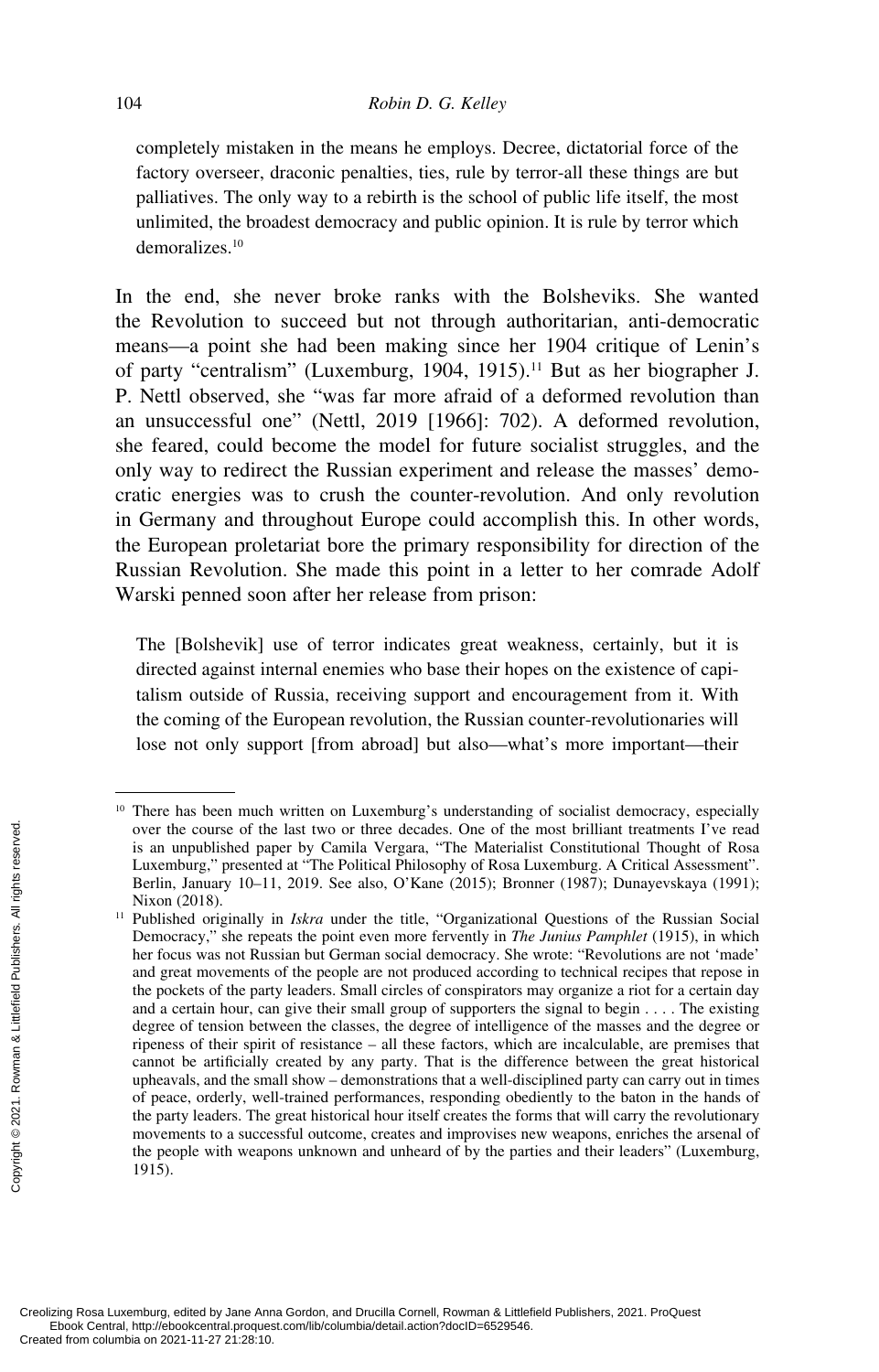courage. Thus the Bolshevik use of terror is above all an expression of the weakness of the European proletariat. Certainly, the agrarian relations that have been established are the most dangerous aspect, the worst sore spot of the Russian revolution. But here too there is a truth that applies—even the greatest revolution can accomplish only that which has ripened as a result of [historical] development. This sore spot also can only be healed by the European revolution. And it is coming!<sup>12</sup>

And it was coming. As the German empire's defeat by the Allies appeared imminent, the country was beset by strikes, demonstrations, and mutinies throughout 1918, calling for the overthrow of all monarchs and the creation of a socialist republic. Workers' and Soldiers' Councils were formed in Munich, Bavaria, and other parts of the country. On November 9, SPD leader Philipp Scheidemann proclaimed a new German republic. The next day, the SPD and some leaders of the Independent Socialists (USPD) formed a government and surrendered to the Allies. Meanwhile, two hours after Scheidemann's declaration, Spartacist leader Karl Liebknecht proclaimed a "free socialist republic" and the "world revolution" before a mass crowd from the balcony of the imperial palace. Rosa Luxemburg was released from prison on that same day, and the stage was set for a showdown between the SPD and the revolutionary Left represented by the Spartacus League, elements of the Workers' and Soldiers' Councils, a faction of the USPD, and other left radicals. In December, they came together to found the German Communist Party (KPD).

The SPD leadership sought to replace the Soviet-styled Workers' and Soldiers' Councils with a Constituent Assembly and called for elections in January. Worried that the revolutionary Left and an insurgent workers' democracy might contest its power, the presumptive "socialist" government turned to the military for help. Seeing the forces of reaction lining up behind the SPD, Luxemburg opposed participating in the Constituent Assembly elections. Although her comrades, defenders, and detractors would argue that her opposition to the German Constituent Assembly elections proved that she had changed her mind about Lenin's decision to disband the Constituent Assembly in Russia, Luxemburg clarified in her speech to the founding congress of the KPD that the Russian and German cases were significantly different, in that an anti-Communist government ruled Germany (Nettl, 2019 [1966]). Then in January, elements on the radical Left misread rising workers' discontent as an opportunity to seize state power. Luxemburg and her comrades in the KPD and Spartacus strongly disagreed, but once the masses hit the barricades, she and Karl Liebknecht believed it was politically and ethically important Example the SPD, Luxem<br>
the SPD, Luxem<br>
tions. Although<br>
opposition to the<br>
changed her min<br>
in Russia, Luxer<br>
KPD that the Ru<br>
an anti-Commun<br>
in January, elen<br>
as an opportunit<br>
KPD and Sparta<br>
she and Karl Little<br>
she

<sup>&</sup>lt;sup>12</sup> Letter to Adolf Warski, late November or early December, 1918, in Luxemburg (2011).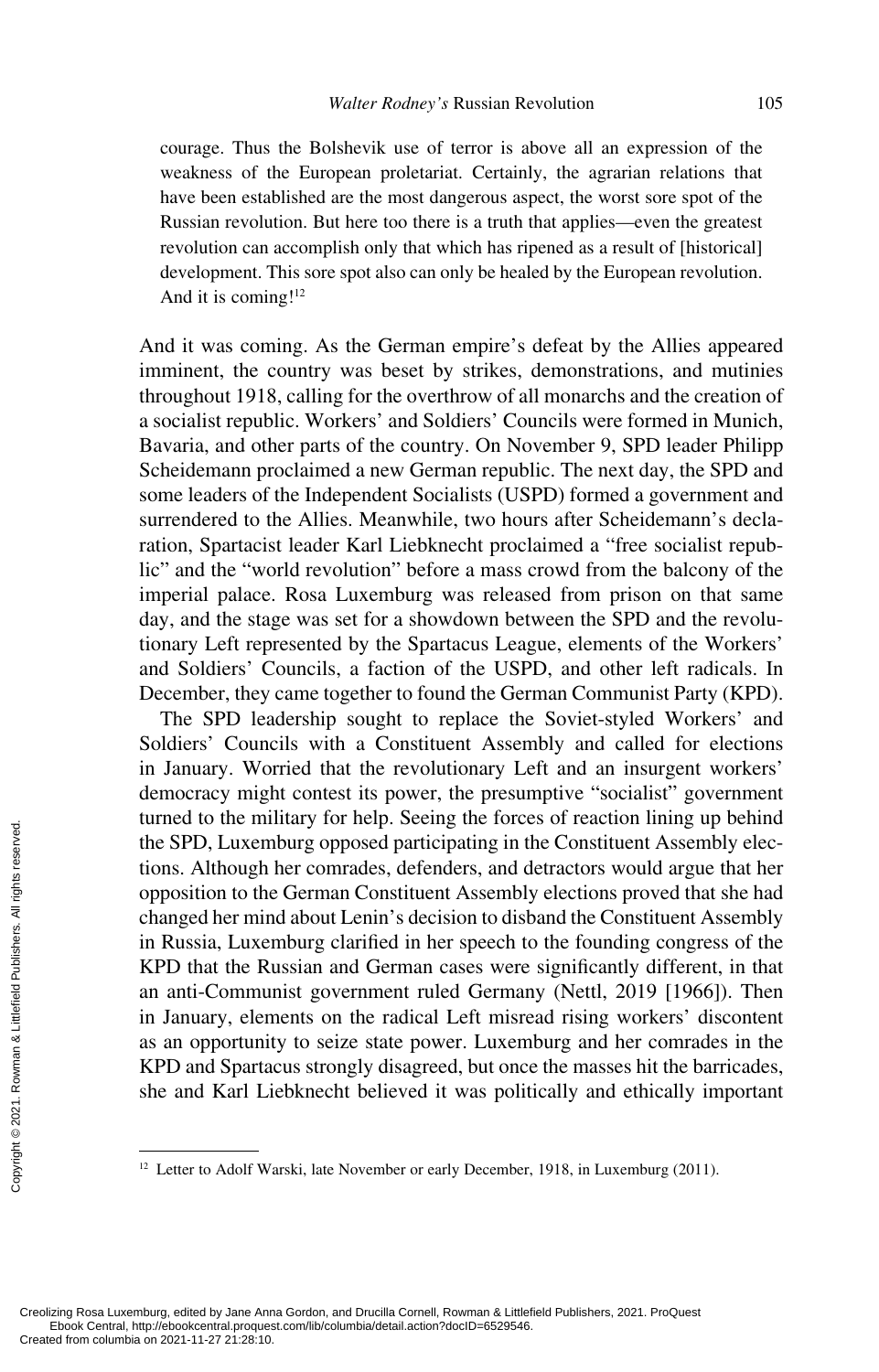to support the rebellion—even if it was doomed. They resisted any attempts to negotiate with the ruling party over the heads of the masses. Targeted by the state as the masterminds behind the failed "putsch," on January 15, 1919, Luxemburg and Liebknecht were tracked down and murdered by the military. Luxemburg was never taken to jail; a concocted tale circulated that she had escaped custody and disappeared into the crowd. Five months later, her mutilated and decomposing body was discovered in a canal. Pro-government and conservative newspapers justified their deaths in the name of national security, reinforcing a state of emergency that strengthened the military and severely weakened democracy. One paper declared their deaths "proper expiation for the blood bath which they unleashed" while another described them and their party as "criminals pure and simple who without any self-restraint had long lost all power to distinguish between good and evil" (Ibid).

## **THE CURIOUS HISTORY OF A PAMPHLET**

Sometime in December of 1921 or January of 1922, after all of the speeches, tributes, and eulogies memorializing Rosa Luxemburg began to fade into the background, her old comrade Paul Levi decided to publish her pamphlet on the Russian Revolution that he had vowed to suppress. Levi had just been expelled from the KDP and decided to deploy Luxemburg's critique as a weapon to expose Soviet errors. The publication sparked a firestorm of reaction throughout the Left. The Mensheviks immediately read the document as confirmation of their position. Menshevik leader Lulii Martov enthused in a letter to S. D. Shupak that the pamphlet "matches Kautsky in the way it raises the question of dictatorship and democracy letter-for-letter, so the effect of this publication is colossal." He grossly mischaracterized Luxemburg's position, but it didn't matter—Martov used the occasion to validate his own position.13 Lenin himself dispatched a brief, caustic response attacking Levi as a "publicist" and opportunist and pointing out that Luxemburg was "mistaken" on every point on which they disagreed: the national question, her theory on the accumulation of capital, and her entire assessment of the Russian Revolution. He concluded, however, by calling her "an eagle" in the Communist movement and one of the great Marxist thinkers who began to gain clarity on Russia after her release from prison. For Lenin, revealing the depths of her understanding made the release of her papers an urgent matter (Lenin, 1965 [1922]). From columbia on 2021-11-27 21:28:10.<br>Created from columbia on 2021-11-27 21:28:10.<br>Created from columbia on 2021-11-27 21:28:10.<br>Created from columbia on 2021-11-27 21:28:10.<br>Created from columbia on 2021-11-27 21:28:10.

According to Krausz (2015), the letter is dated December 21, 1921, which calls into question the generally accepted publication date of January 1922. It is possible that Martov had access to an advance copy.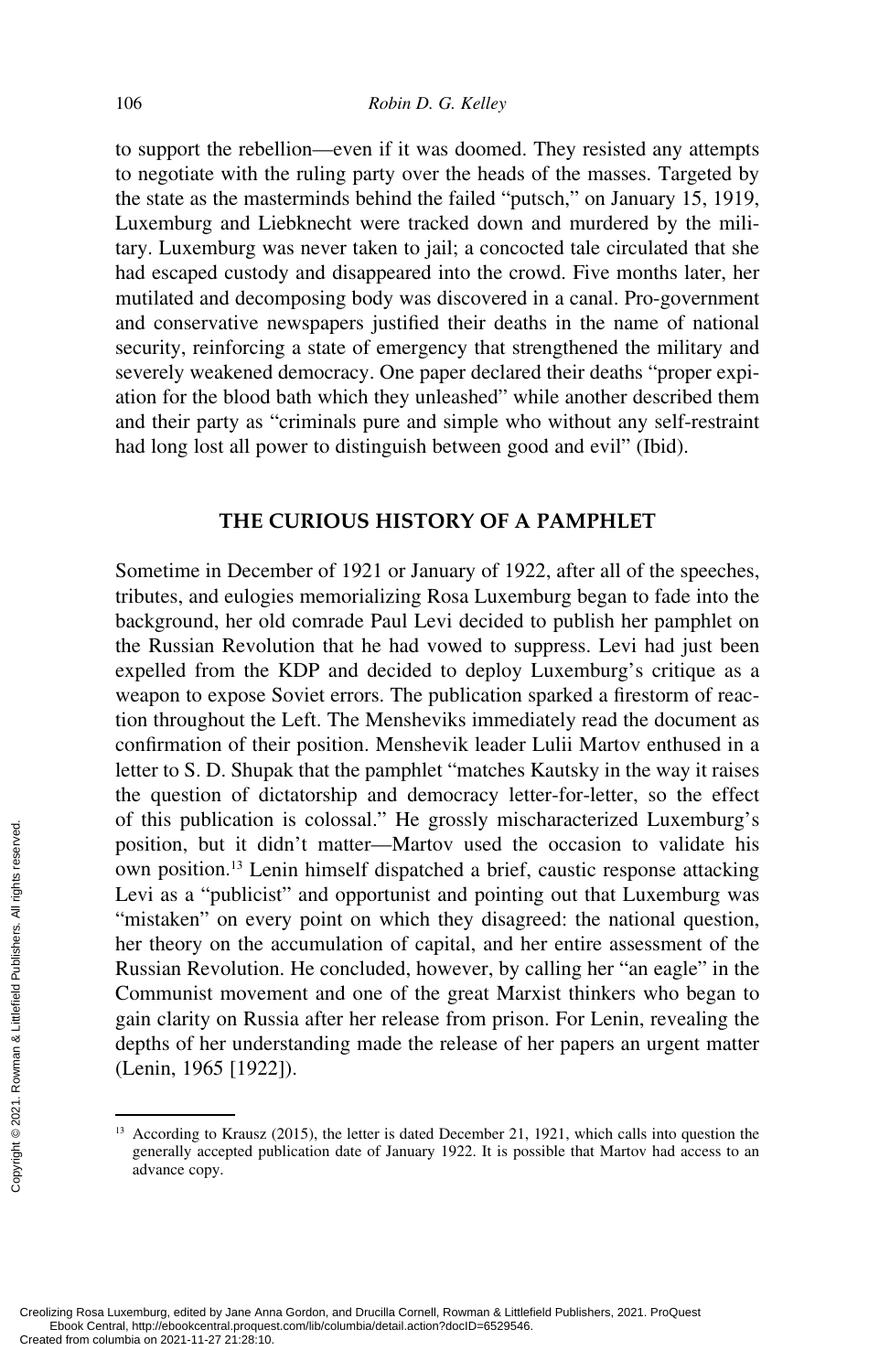The first wave of critiques came from fellow Communists, either elaborating on Lenin's remarks or doubling down on the idea that Luxemburg had abandoned her earlier position and never wanted the work published. Weeks after its publication, Georg Lukacs penned a serious and respectful, but no less damning, assessment of the document. He concludes that she was simply wrong on the national question. On the land question, she overestimated the proletarian character of the revolution and the Bolsheviks capacity to control the situation, leaving them with no choice but to mobilize "the liberated energies" of the peasantry or oppose them and therefore "isolate the proletariat . . . and thus to help the counter-revolution to victory." On democracy, she ignored the overthrow of parliamentary institutions in past revolutions and he (mistakenly) accused her of treating the Soviets as anachronistic since they anticipated a system of governance for the future socialist society rather than the present (Lukacs, 1971: 273).

Adolf Warski and Clara Zetkin, Luxemburg's longtime friends and comrades, were tasked either by the KDP or the Comintern to publish critiques of *The Russian Revolution*—Warski (1922) produced a substantial pamphlet, Zetkin an entire book (2017 [1922]).<sup>14</sup> They are largely responsible for promoting the narrative that Luxemburg had changed her mind on the eve of her death. Zetkin recalled Leo Jogiches, Luxemberg's partner, telling her, "Rosa no longer wanted to come out with her old criticism. She intended to write a new, larger treatise on the Russian Revolution." Having succumbed to an assassin's bullet in March of 1919, he could neither confirm nor deny the conversation. She also quoted a 1921 pamphlet by Comintern secretary and leading Polish Communist Karl Radek, asserting that by the time Luxemburg left her jail cell, "the disagreements between her and us came to an end, which is the best assurance of the fact that they were anyway not of a fundamental nature" (Zetkin, 2017 [1922]: 10–11). But Zetkin went further, waging a systematic attack on each of her arguments, even those she allegedly had abandoned. While lauding Luxemburg for her courage, commitment, and theoretical brilliance, she nevertheless took her to task for her "abstract and naïve" view of democracy and her inability to grasp the real essence of proletarian dictatorship. Much to the surprise and disdain of her old Spartacus comrades, it read very much like an apologia for the Soviet Union. At one point, Zetkin agreed with Luxemburg that: Exercise the Created from columbia on 2021-11-27 21:28:10.<br>Created from columbia on 2021-11-27 21:28:10.<br>Created from columbia on 2021-11-27 21:28:10.<br>Created from columbia on 2021-11-27 21:28:10.

<sup>14</sup> As former allies of Paul Levi, taking down Luxemburg's *The Russian Revolution* was also a strategy to distance themselves from Levi and pledge fealty to the party line. When the Nazis outlawed the KDP in 1933, Zetkin fled to Moscow where she died at aged seventy-six. Warski also fled to Moscow, but was executed in 1937, a victim of Stalin's "Great Purge."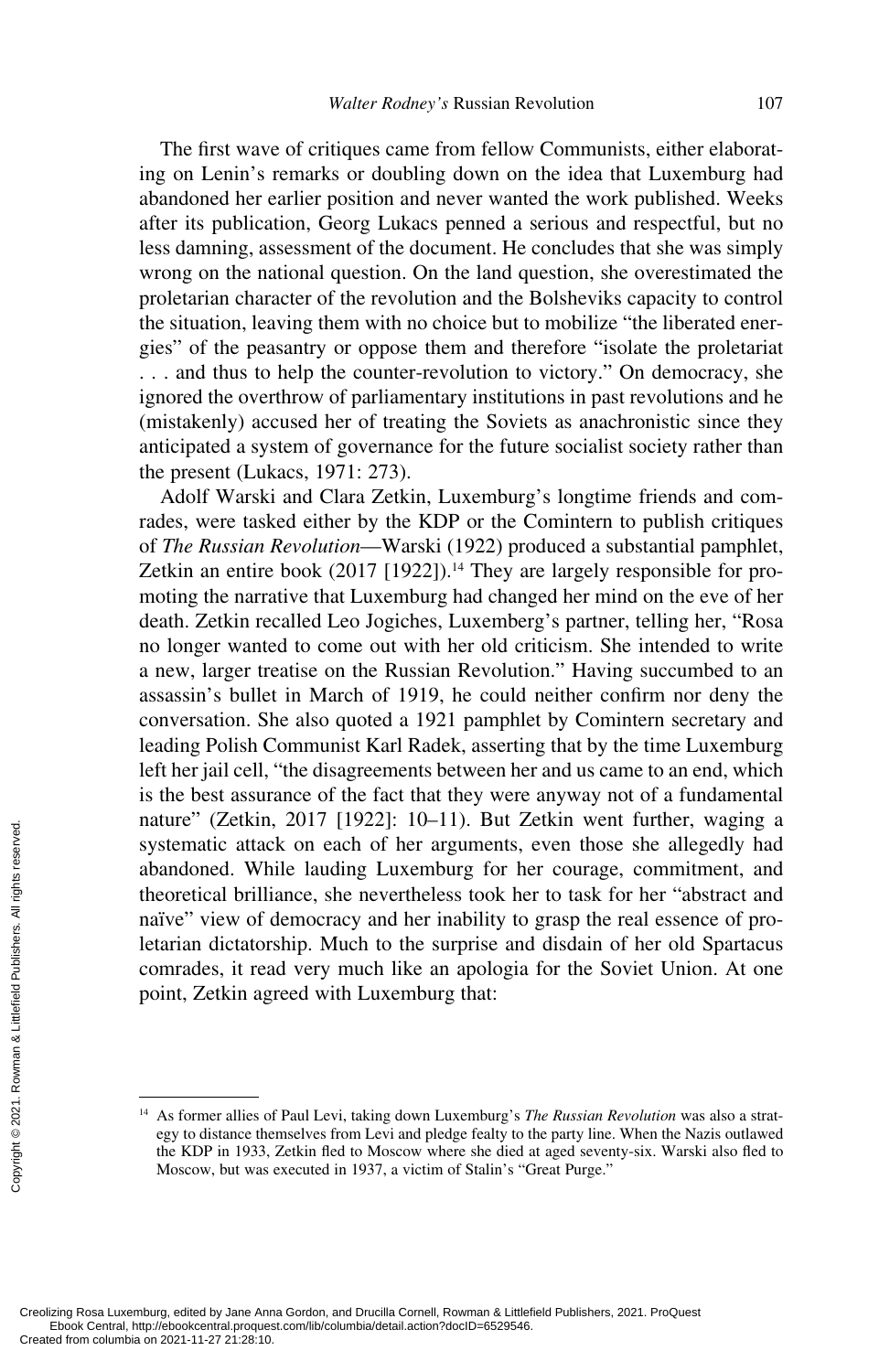The party should not become an isolated authority-wielding, oppressive entity, issuing commands to the masses. It is an indisputable fact that in Soviet Russia there are indications that the opposite is true. . . . No other party than that of the Bolsheviks so keenly spots its deficiencies and mistakes, admits to these with scrupulous honesty, and energetically seeks to overcome them. (Zetkin 2017 [1922]: 52–53)

It was an absurd claim that would become more absurd over time.

*The Russian Revolution* did not appear in English until 1940, and by then a more complete version of the manuscript had been discovered in the hands of a comrade who had held on to it for safekeeping (Frölich, 1972: 241). The English version was translated by Bertram D. Wolfe, a founding member of the Communist Party of America and former editor of the paper *Labor Unity*. Wolfe rose rapidly within the ranks of the Communist International and briefly served on the Executive Committee of the Mexican Communist Party before being deported back to the United States. In 1929, he was expelled from the Party for refusing a Comintern assignment and joined up with the Jay Lovestone faction, the Communist Party (Opposition). By the time he translated *The Russian Revolution*, the Lovestone faction was on the verge of dissolution and he was living in Provincetown, Massachusetts, hanging out with writers associated with the anti-Stalinist *Partisan Review* crowd. Luxemburg's text appeared in May of 1940, as a fifty-six-page pamphlet issued by the Lovestoneite Workers Age Publishers.<sup>15</sup>

Wolfe's introduction to this edition not only heaps unreserved praise upon Luxemburg and the document but extols it as "an amazing example of the fruitfulness of the Marxist method at its best for the understanding of history in the making" (Wolfe, 1940: iv). He explains the circumstances surrounding the publication of the less complete version, the attacks leveled against it, how the German Social Democrats used it against the Communists and how the Communists dismissed it as misguided and error-filled. For Wolfe, it was a potential beacon for a very different path to socialism but instead "was made into a faction football and kicked around by everyone" (Wolfe, 1940: v). However, in his summary and assessment of the document, Wolfe points out Luxemburg's "mistakes" and, regarding her treatment of the agrarian and national questions, sides with Lenin. Overall, Wolfe comes across as an independent Marxist still committed to socialism. Example the Communis<br>
it, how the Germa<br>
how the Communis<br>
was a potential bea<br>
made into a faction<br>
v). However, in his<br>
out Luxemburg's<br>
and national questi<br>
independent Marxi<br>
Walter Rodney r<br>
the University of M<br>
by W

Walter Rodney read Wolfe's translation, but he read it under the imprint of the University of Michigan Press. Published in 1961 with a new Introduction by Wolfe, the book now bore the title *The Russian Revolution, and Leninism* 

<sup>&</sup>lt;sup>15</sup> On Bertram D. Wolfe, see Wolfe (1981); Treadgold (1979: 335-348); and on the Lovestoneites, see Alexander (1981); LeBlanc and Davenport (2015).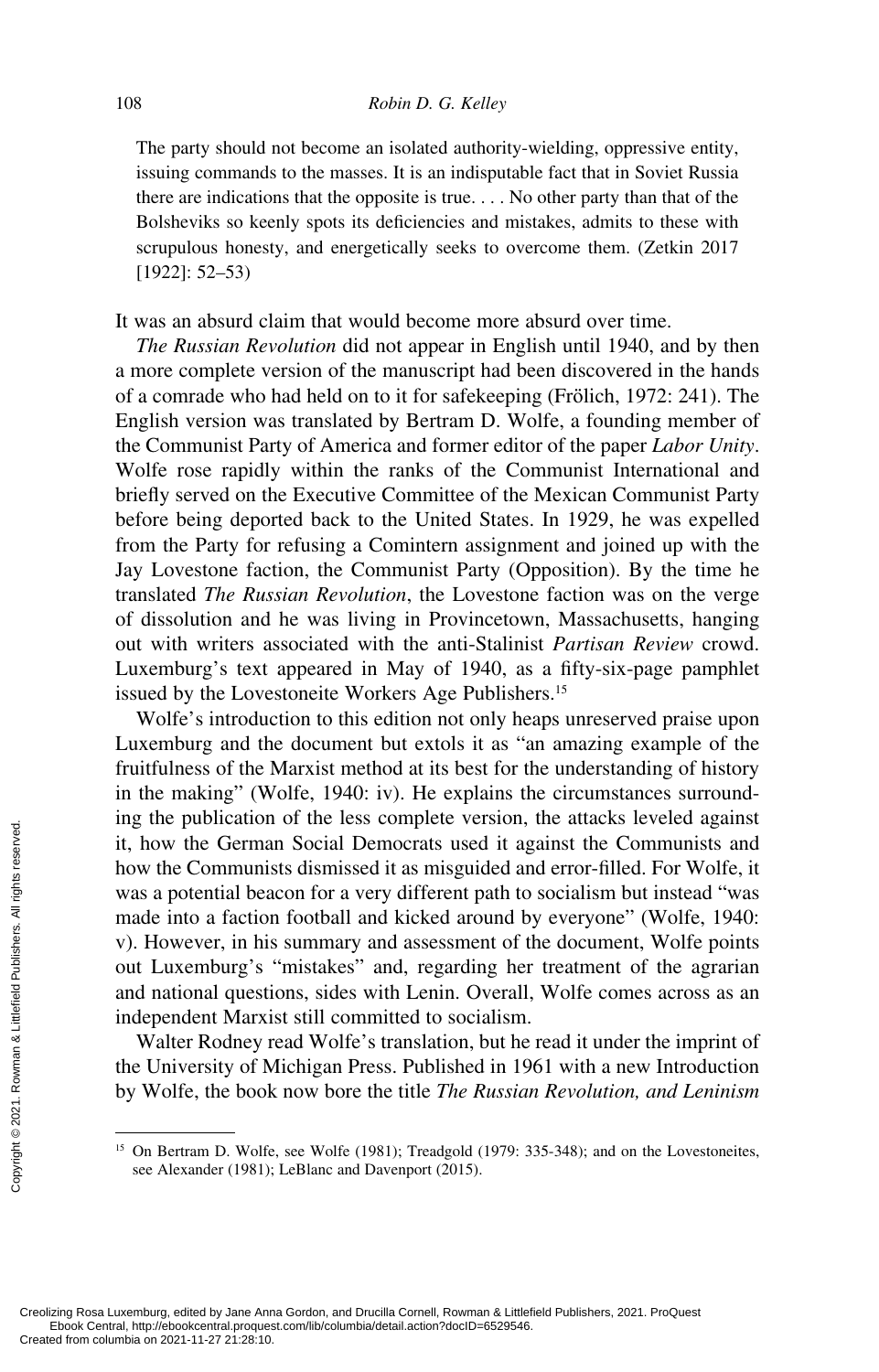*or Marxism?* The title reflected the addition of a second document, her 1904 essay "Organizational Questions of Russian Social Democracy," which Wolfe changed to "Leninism or Marxism?" Wolfe had remade himself into an anti-Communist Cold War warrior and Luxemburg's texts were radically reframed as weapons in the Cold War. He preserved or paraphrased a few passages from his 1940 Introduction, eliminating any agreements with Lenin or his sharpest criticisms of Luxemburg's judgment. In fact, he frames his essay as a comparison with Lenin, the latter as the embodiment of totalitarianism and the former as the angel of democracy. He even stooped to deliberately misrepresenting their respective positions. On the war, for example, he paints a gendered portrait of her as a pacifist whose anti-war activism was motivated by the suffering of the working classes, and Lenin as aggressor bent on turning the imperialist war into a civil war! (Wolfe,  $1961a: 10$ <sup>16</sup> Wolfe went so far as to suggest that the newly formed German Communist Party had been "Russified" against Luxemburg's better wishes and better judgment, forcing her to assume leadership of a Party whose tactics she found disagreeable. Assuming a melodramatic tone, he writes: "In vain did she try to convince them that to oppose both the Councils and the Constituent Assembly with their tiny forces was madness and a breaking of their democratic faith. They voted to try to take power in the streets, that is by armed uprising. Almost alone in her party, Rosa Luxemburg decided with a heavy heart to lend her energy and her name to their effort" (Wolfe, 1961a: 16–17).

Little wonder why Walter Rodney approached the document with a fair share of suspicion.

#### **WALTER RODNEY IN THE FOOTSTEPS OF RED ROSA**

Walter Rodney returned home in 1974 to head the History Department at the University of Guyana. The appointment never materialized, however. President Forbes Burnham pressured the university Board of Governors to rescind the appointment. Burnham correctly perceived the brilliant, charismatic Rodney as a threat to his regime and believed that by denying him employment he would go away, perhaps back to Africa. He was mistaken. Example the University<br>  $\frac{1}{2}$  (President Forbe<br>
rescind the app<br>
ismatic Rodney<br>
employment he<br>
Rodney had j<br>
teaching about re<br>
living in Tanzan<br>
their brand of n<br>
Dar es Salaam P<br>  $\frac{1}{2}$ <br>  $\frac{1}{2}$ <br>  $\frac{1}{2}$ <br>  $\$ 

Rodney had just devoted several years to reading, writing, thinking, and teaching about revolution and the challenges of socialist transformation while living in Tanzania, a declared socialist state. President Julius Nyerere deemed their brand of non-aligned African socialism "Ujamaa." The University of Dar es Salaam had been a hotbed of radical scholars in an era characterized

<sup>&</sup>lt;sup>16</sup> A version of the "Introduction" was reprinted in Wolfe (1961b).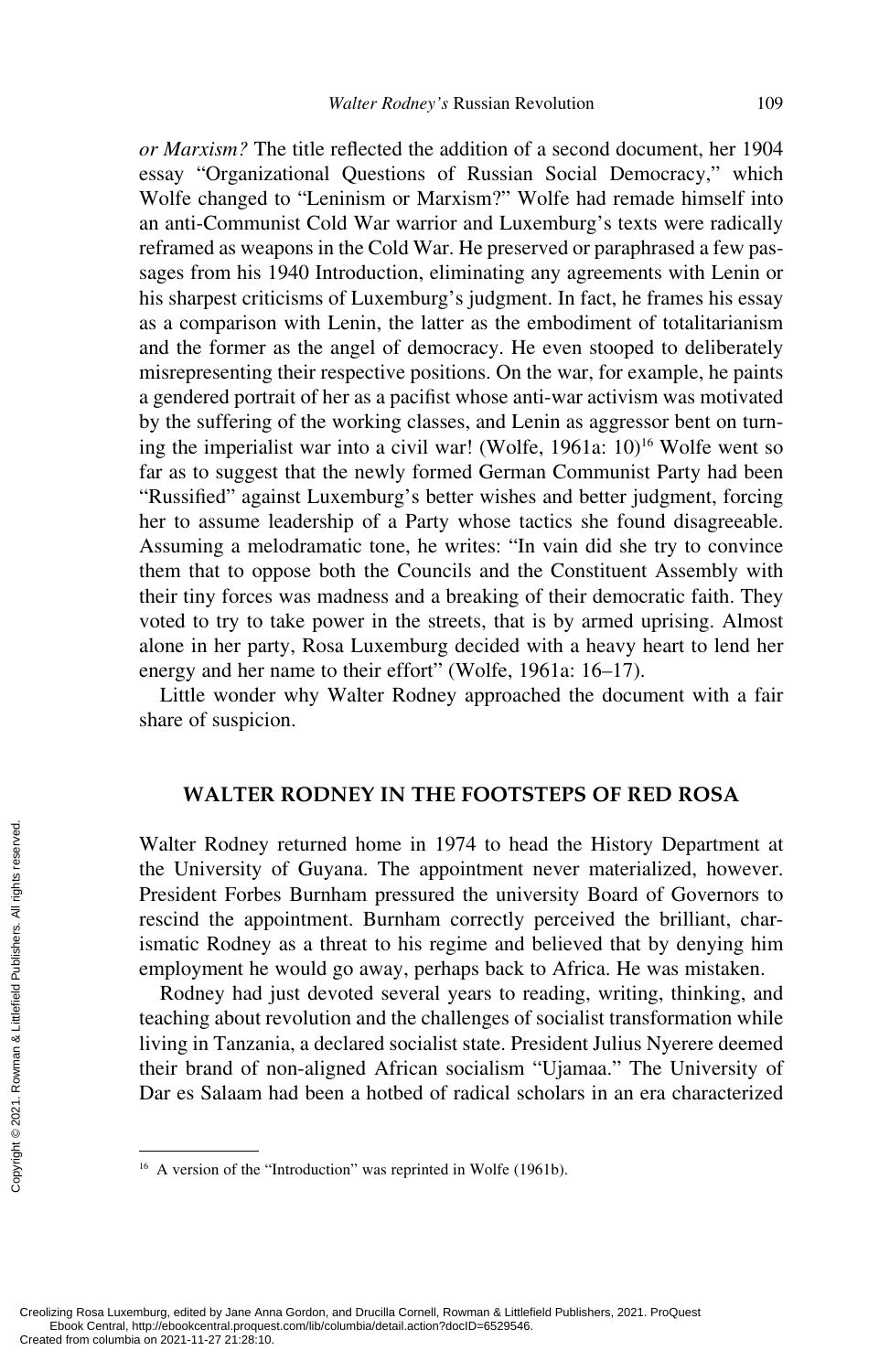by armed struggles for decolonization and socialist revolutions in the Third World. Tanzania served as the base for several anti-colonial and liberation movements in exile, and the competing models of Soviet and Chinese societies were common topics of discussion and debate. Though keenly aware of his status as a guest in Tanzania, Rodney was not afraid to criticize the government. He often supported student radicals on campus when they clashed with the government and helped launch the journal *Cheche*, Swahili for "Spark" or *Iskra* in Russian, named after the organ of the Russian Social Democratic Labor Party. *Cheche* was mildly critical of Ujamaa and the bourgeois character of university education (Shivji, 2012; Markle, 2017; Lewis, 1998: 124–153).

Rodney spent a great deal of time analyzing peasants and the land question, a prominent issue, as we've already seen, in debates surrounding the Russian Revolution. For Rodney, the issue was unavoidable since this was the fundamental question for post-independence Africa, especially in Tanzania where Ujamaa entailed the creation of collective villages. In his studies of Russia, he wrestled with the question of collectivization. He wrote a provocative essay that argued that President Julius Nyerere's concept of Ujamaa was not "African socialism," as he described it, but an expression of scientific socialism. The parallel he drew with Russia was not of forced collectivization but a vision of direct peasant socialism promoted by the Narodniks in which the *mir* (village communes) and *artel* (artisans' cooperatives) might lay the foundations for socialism in the Third World—a position, incidentally, with which Luxemburg would have vehemently disagreed.<sup>17</sup> His point was that stages of development are not fixed; Africa, notably Tanzania, could leap over the capitalist stage and move directly to socialism through Ujamaa villages. He was not promoting some kind of atavistic form of communalism but rather collective ownership and production in the countryside that could benefit from the technological advances of industrial socialist and even capitalist countries (Rodney, 1972: 61–76).

Rodney came home armed with an impressive knowledge of the history of socialist revolutions and an even more impressive record of revolutionary praxis. He immediately threw himself into the work of organizing the newly formed Working People's Alliance. It was not a cadre organization but a mass-based multi-racial political movement that mobilized Afro- and Indo-Guyanese, as well as Indigenous groups. The two major parties in the country were divided largely along racial lines: Cheddi Jagan's People's From the text takes are the columbia on 2021-11-27 21:28:10.<br>
Created from columbia on 2021-11-27 21:28:10.<br>
Created from columbia on 2021-11-27 21:28:10.

<sup>&</sup>lt;sup>17</sup> According to Norman Geras (1976: 85), since at least 1903 Luxemburg argued against the populist idea that the peasant commune can be the bases for building socialism. She held on to the stages of development, not dogmatically, but because Russia was already on a path to capitalist development.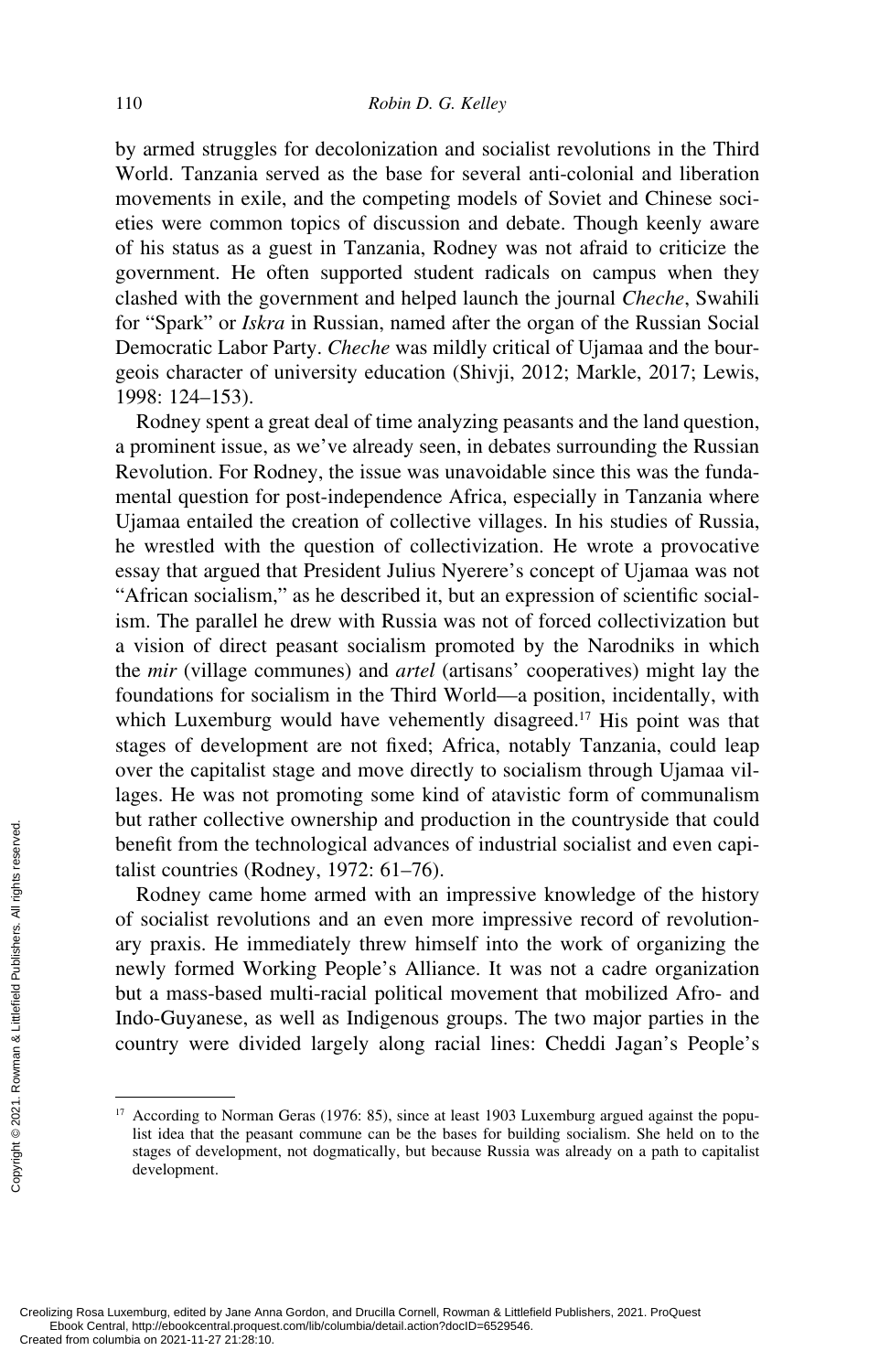Progressive Party (PPP) had a substantial Indian (South Asian) following, whereas Burnham's People's National Congress (PNC) was predominantly Black. But like Luxemburg's revolutionary Germany, Guyana's major parties identified as social democrats or socialists. Burnham proclaimed his country a "cooperative socialist republic" and enjoyed close ties with Havana and Moscow; Jagan, the country's first Chief Minister, was a Communist who also had some Soviet ties. In fact, the social democratic turn was a regional phenomenon, not limited to Guyana. During the 1970s, Eric Williams of Trinidad and Jamaica's Michael Manley had at least cast out in the direction of social democracy. Manley's efforts to build socialism through parliamentary measures and redistributive policies funded through deficit finance collapsed under the weight of mounting debt, internal violence, and IMFimposed structural adjustment policies.

But just as Luxemburg had declared German Social Democracy a "stinking corpse" in 1915, exactly sixty years later in the pages of *The Black Scholar*, Rodney said much the same thing about the presumptive leaders of Caribbean social democracy. Rodney singled out Burnham and Manley as "pseudosocialists" who promoted policies of nationalization, state repression, racial divisions, and "the deliberate distortion of revolutionary concepts" as means of consolidating power. "[N]eo-colonial politics," Rodney cautioned, "have entered a new operational phase in which pseudo-socialism is adjudged to be more effective than anti-socialism as a means of maintaining control over the working people . . . Pseudosocialism is especially concerned with its image at home and abroad and seeks support from the socialist camp and from revolutionary sectors of the imperialist world" (Rodney, 1975: 20).

Pseudosocialism had to be contested by the working classes, according to Rodney, and that meant building workers' democracy. In 1978, he published an editorial in the inaugural issue of *Transition*, a journal he and some of his WPA colleagues founded. Echoing Luxemburg's critique of the Bolsheviks, he argued that workers' democracy was an essential element, if not a precondition, in the struggle for socialism in the Third World. He criticized the undemocratic practices of Marxist regimes in Africa—notably, the People's Republic of the Congo (Brazzaville), Ethiopia, Somalia, and Guinea under Sekou Touré. In these states, he contended, "Marxist intellectuals have been silenced, workers' representatives have been eliminated and the working class as a whole excluded from democratic participation in social reconstruction. For transition to have validity, it must include the widespread promotion of socialist education without caricature and it must rely firmly on workers' democracy" (Rodney, 1978: 8; Lewis, 1998: 217). The voice of Luxemburg could not be any clearer. Example that the set of the set of the set of the set of the set of the set of the set of the set of the set of the set of the set of the set of the set of the first could not be any one of the first that same year. The c

One of the first serious challenges to Burnham's "pseudosocialism" came that same year. In July, the Burnham regime held a referendum to allow the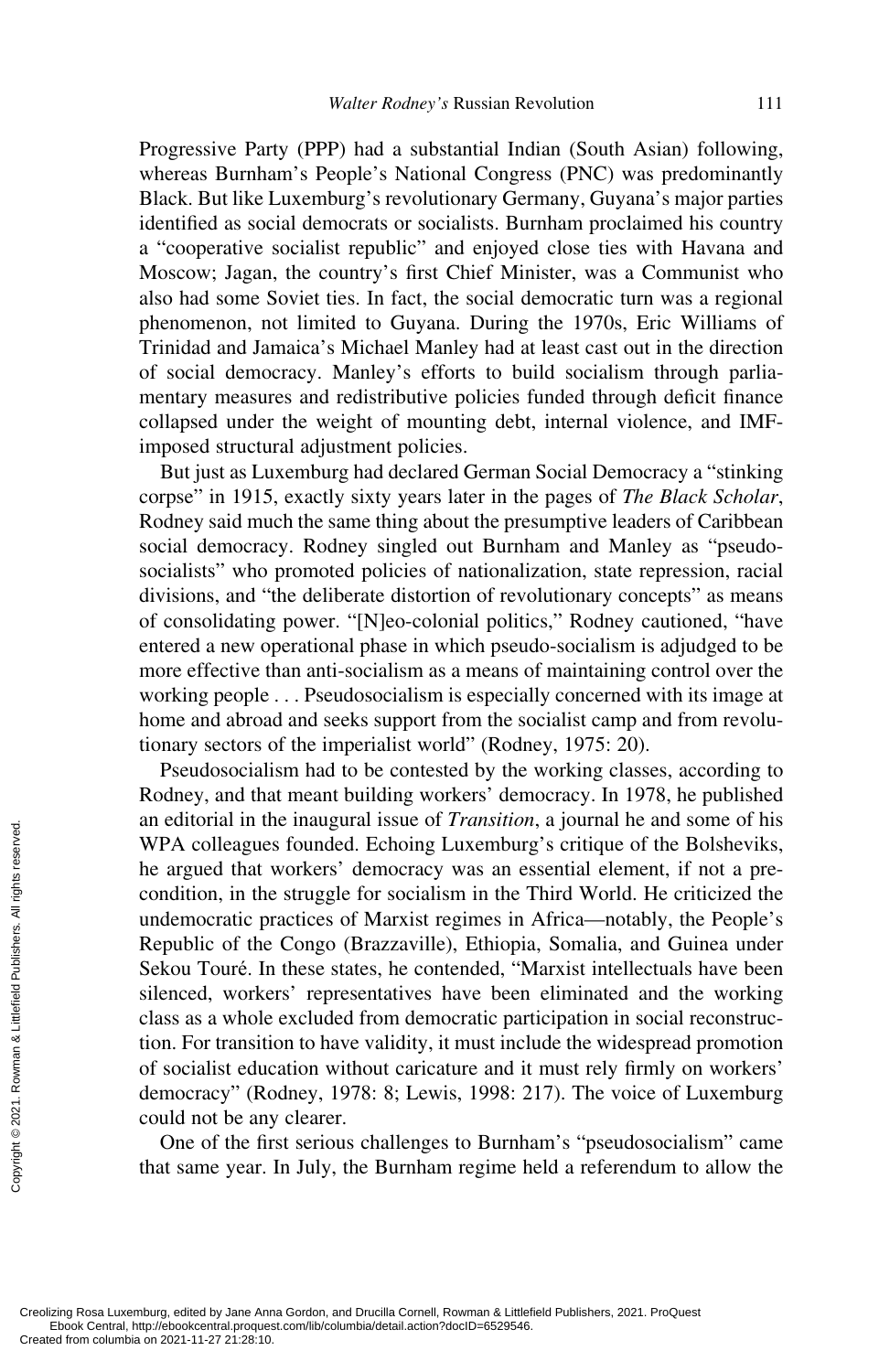government to change the Constitution with only a two-thirds majority in the National Assembly, bypassing the referendum process. Some of the proposed changes would have limited certain civil liberties, such as freedom of speech and assembly, and given the PNC control over critical aspects of the electoral process rather than an independent Elections Commission. Mass protests convinced the people to boycott: between 10 and 15 percent of the electorate turned out. The defeat of the referendum only intensified Burnham's antipathy toward the WPA. And to complicate matters, the deepening political conflict coincided with the Jonestown massacre in which over 900 Americans died by mass suicide under orders of the Reverend Jim Jones, though the tragedy did nothing to dampen U.S. support for the Burnham regime (Lewis, 1998: 225–227; Gibbons, 2011: 188–189).

The WPA organ, *Dayclean*, declared 1979 "the year of the turn," by which they meant a turn "from dictatorship over the masses to democracy of the masses." That year witnessed revolutions in Nicaragua, Iran, and most significantly for the people of Guyana—Grenada. The New Jewel Movement's (NJM) overthrow of Eric Gairy's regime on March 13, 1979, marked a sea-change, not only for the Left in the Caribbean but throughout the hemisphere and around the world. Two months later, a popular uprising in Dominica forced a regime change. St. Lucia followed with the election of the left-leaning Labor Party. And in St. Vincent and the Grenadines, three opposition parties formed an alliance to defeat the virulently anti-communist Milton Cato government (Roopnarine, 2010: 14–15; Gibbons, 2011: 196). Andaiye (2020), editor of *Dayclean* and a founding member of the WPA, vividly recalled how the Grenadian Revolution emboldened the movement in Guyana to take on the Burnham regime, but much of the Guyanese left was reluctant since Burnham still controlled the military.

Then, on July 11, 1979, the Office of the General Secretary, People's National Congress and Ministry of National Development was burned to the ground. Several WPA members and associates were arrested, including Rodney, Rupert Roopnarine (filmmaker, poet, writer), Bonita Harris, Kwame Apata, Omawale, and Karen De Souza. A week later, a mass rally in Georgetown drew some 5,000 in defense of the arrested WPA leaders, all of whom had been released on bond. Rodney spoke last and electrified the crowd by calling for the overthrow of Burnham "by any means necessary" (Lewis, 1998: 229; Kwayana , 2008). On July 27, the WPA officially constituted itself as a political party under a program called "Towards a Revolutionary Socialist Guyana." Rodney backed the decision to create a disciplined cadre organization so long as it maintained a broad democratic character as opposed to a vanguard party. Exerces the ground. Several included congress<br>
the ground. Several ing Rodney, Rupe<br>
Kwame Apata, On<br>
in Georgetown dreal of whom had b<br>
the crowd by calli<br>
sary" (Lewis, 1998<br>
constituted itself a<br>
Revolutionary Soc<br>
disc

Rodney's opposition to vanguardism may seem counterintuitive given his defense of Lenin over Luxemburg, but events in Grenada had exposed its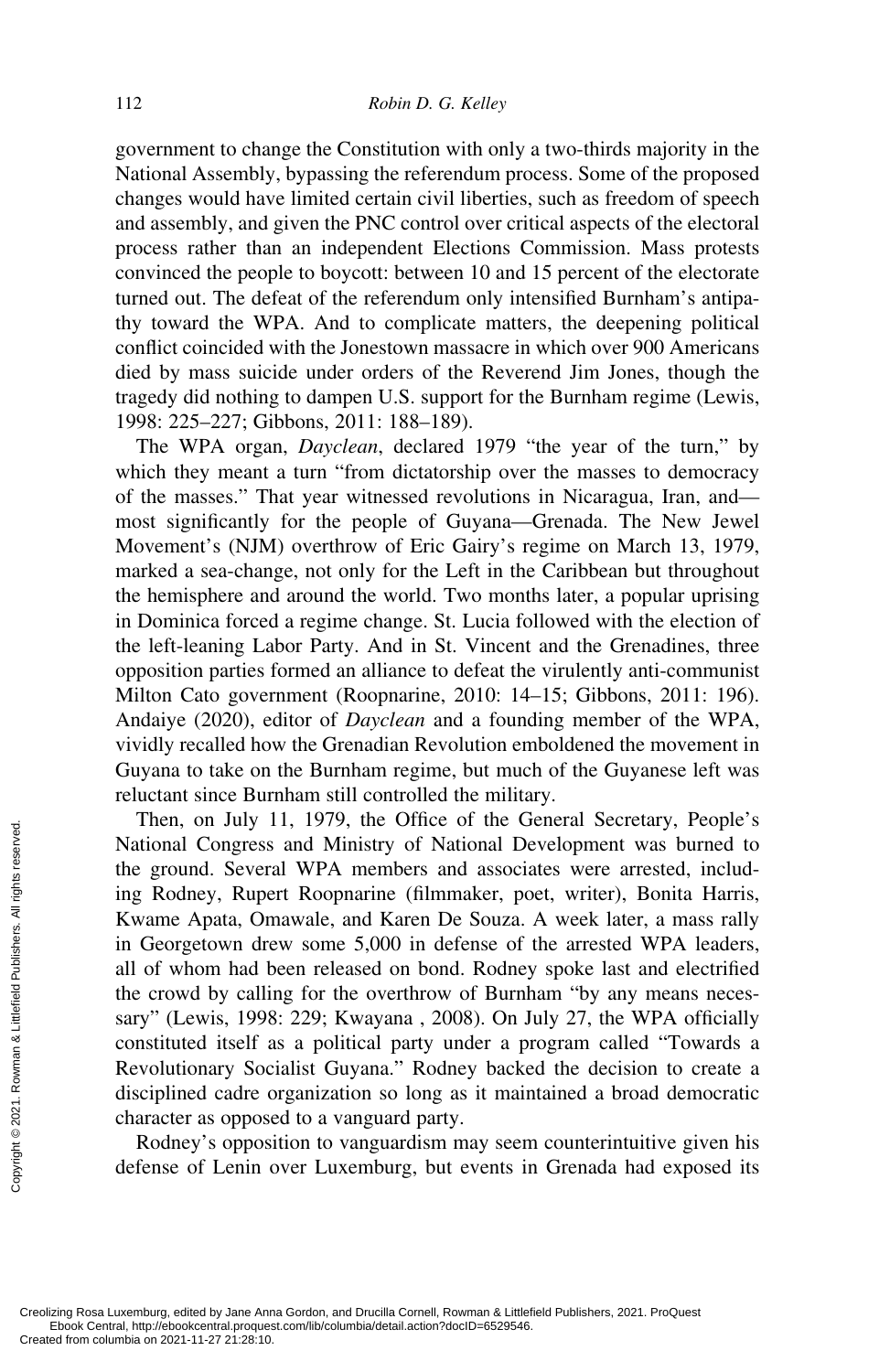limitations. Rodney was especially critical of Maurice Bishop, leader of the NJM, because he dismissed press freedoms and "notions of parliament" as "bourgeois rights." Rodney vehemently disagreed. According to Andaiye, "His point was that the rights that left-wing Caribbean people referred to, dismissively, as 'bourgeois-democratic rights' were rights which, in the Caribbean at least, had been fought for and won by working people" (Lewis, 1998: 225, 232). Bishop did not take kindly to Rodney's criticisms, once referring to him as "a pain in the ass!" Andaiye, too, pointed to the decline of mass organizations in Grenada under Bishop, which she attributed in part to the anti-democratic character of the Marxist–Leninist cadre party. As early as 1982, elements of the Caribbean Left had begun to quietly break with Bishop over the lack of democracy in Grenada. Seeing the writing on the wall, as it were, the WPA abandoned its plans to become a cadre organization and opted instead to remain a mass party with a robust electoral strategy (Andaiye, 2020).

The fact that Forbes Burnham *supported* Bishop and the NJM and even provided their cadre members with military training may have put the WPA in an awkward position, but they never wavered in their support for the Grenadian Revolution—at least not publicly. Few on the Left had Rodney's or Andaiye's temerity to criticize the revolution openly, much to the movement's detriment. In his assessment of the overthrow and subsequent collapse of the NJM in 1983, Clive Thomas, one of Rodney's closest comrades, argued that failing to hold free and fair elections eroded popular support. But he also laid part of the blame on the Caribbean Left, including the WPA, for withholding public criticism for fear of splitting ranks, undermining the revolution, and opening the door for a U.S. invasion. Their silence did not stop the invasion, and the NJM was not held to account by its comrades (Thomas, 1984: 7, 23; Meeks, 1993).

In many ways, the PNC resembled the SPD after the German Revolution, in that Burnham's ties with Havana, Moscow, and the NJM in Grenada provided left-wing cover for his authoritarian regime. It also allowed Burnham to paint the WPA as "ultra-Leftists" much as the SPD treated the Spartacists. Again, here was Rodney's Luxemburgian moment: the WPA's independent analysis of the class forces and material conditions in the region exposing the "pseudo-socialist" leadership of Manley and Burnham led to its isolation and vilification by the Soviet-oriented left. Even Cheddi Jagan of the PPP regarded the WPA as "adventurists" (Lewis, 1998: 215–223). So as the "year of the turn" evolved into the year of rebellion and repression, WPA leaders had targets on their backs and few international allies. The established world Communist powers—the USSR, China, and Cuba—refused to come to their defense since Burnham was their man. And the PPP made the fateful decision to abandon its opposition to the PNC and instead offer the ruling party Example the through the WP.<br>
See the the WP.<br>
Again, here was analysis of the the "pseudo-soc and vilification<br>
regarded the WP of the turn" evo<br>
had targets on the Communist power defense since B<br>
sign to abandon<br>
See th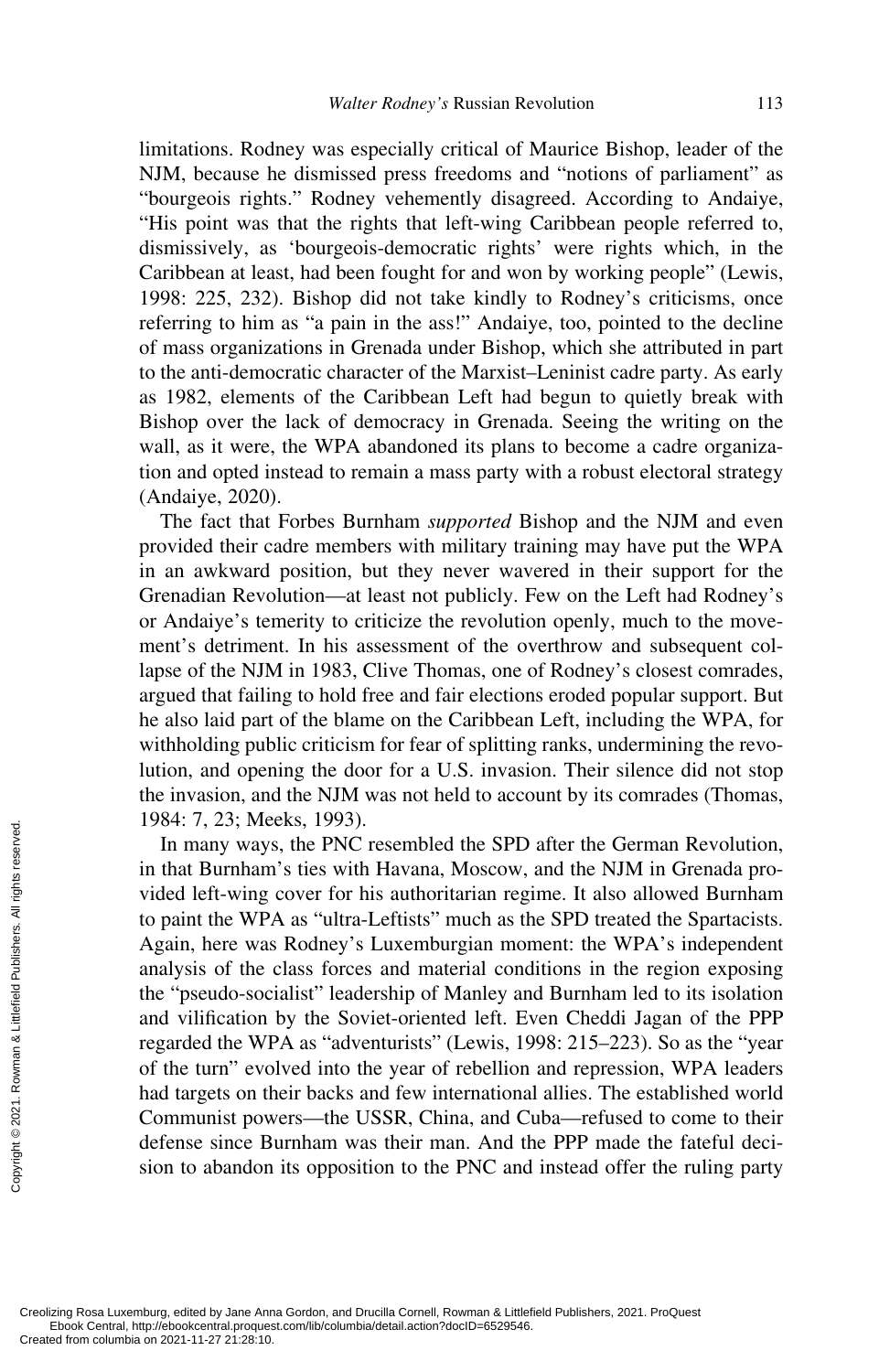"critical support," especially for policies consistent with their Marxist and anti-imperialist agenda (Lewis, 1998: 212–213). To the WPA leadership, Burnham issued a chilling warning: "Prepare your wills" (Gibbon, 2011: 196).

And so it began. In July, Father Bernard Darke, a Jesuit priest and journalist critical of Burnham, was stabbed to death by members of the pro-PNC gang, the House of Israel, as he took photos of demonstrators protesting the arrests of Rodney and other WPA members for arson. Throughout the summer and fall, the police arrested, beat, and shot dozens of WPA activists, the most prominent casualties being Ohene Koama and Edward Dublin. Strikes erupted across the country involving some 20,000 workers, primarily in the bauxite and sugar industries. Rodney and Clive Thomas had begun to hold political education workshops with bauxite workers, for which they were arrested several times. Rodney's home was also ransacked by police, who seized valuable papers and books (Gibbons, 2011: 195–205; Kwayana, 2008; *Black Scholar*, 1979).18

Eusi Kwayana identified the insurgency as the "civil rebellion." In 1979, the civil rebellion peaked near the end of the summer, early fall, but then lost momentum—partly as a result of growing state repression. While few, if any, WPA leaders believed the overthrow of Burnham was imminent, they did not rule it out. The spontaneity of the rebellion even caught veteran organizers, such as Eusi Kwayana, by surprise. Rupert Roopnarine recalls "attempting to equip ourselves, essentially ready ourselves, and ready the masses for an insurrectionary attack on the state. . . . It's no secret we were accumulating weapons. We were accumulating equipment of various kinds, and a certain amount of that was coming from the military" (quoted in Chung, 2012). Rodney had delivered a powerful speech, "People's Power, No Dictator" which the WPA turned into a pamphlet and issued in October of 1979. He exposed Burnham's "cooperative republic" as a brutal dictatorship in socialist clothes, absent any credibility or legitimacy. He charged the regime with abrogating all of the basic rights for which generations of Guyanese working people fought and called for non-cooperation and civil disobedience, national unity, and popular resistance on every front. The text could have served as the needed spark to expand the civil rebellion since "People's Power, No Dictator" had become a popular slogan, but the WPA only had funds to print about 2,000 copies, and by fall the insurgency began to dwindle.<sup>19</sup> Example 1 and 2021-11-27 21:28:10.<br>
Second Burnham' ist clothes, absent a<br>
derogating all of the people fought and computer<br>
the needed spark to Dictator" had become about 2,000 copies<br>
served.<br>
Second Publishers. All rig

<sup>&</sup>lt;sup>18</sup> For an excellent overview of the repression and civil rebellion in 1979-1980, see Canterbury (2005). <sup>19</sup> The pamphlet has been reprinted numerous times. See, for example, Walter Rodney (1981). This

version includes a fine introduction by Trevor Campbell.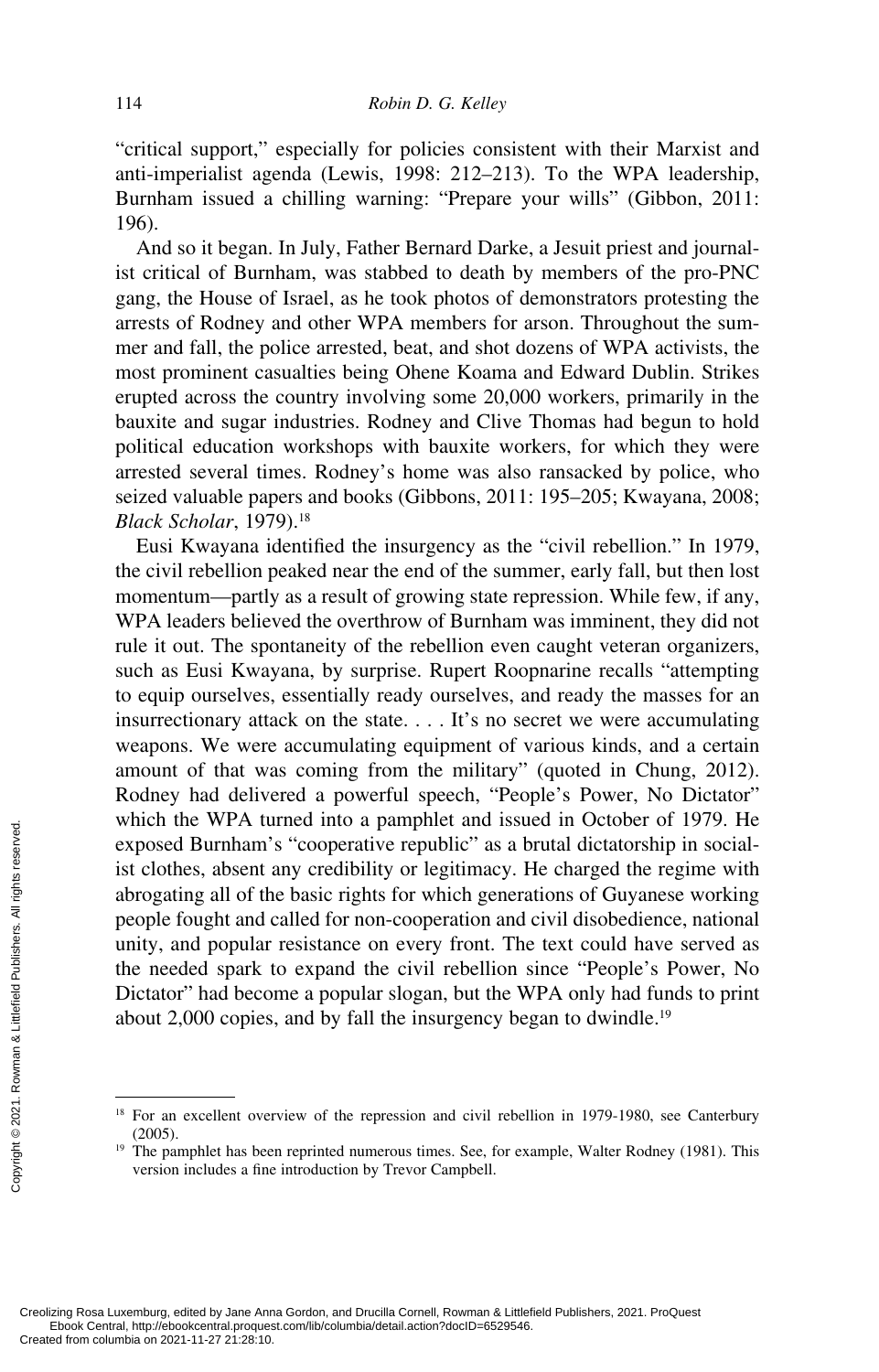Similar to Luxemburg, Rodney blamed leadership for the lull in popular activity. In a letter dated May 2, 1980, he wrote, "the leadership—whether of the other left political party, the progressive trade unions or of the other antidictatorial parties and groups—did not see the possibilities that were present in the simultaneous explosion of mass militancy and worker action; they were in fact, overwhelmed by their sense that in the face of all this, the power of the state nevertheless remained intact" (Lewis, 1998: 239). But he also conceded that the state was weakening, evidenced by Burnham's desperate efforts to reorganize the armed services and police, firing civil servants, resulting in the creation of private armies in the face of uncertainty. Even during the lull, state repression intensified. In the two weeks leading up to Rodney's assassination in June 1980, at least thirty-nine people were arrested for "suspicion of political action" and some thirty homes searched (Lewis, 1998: 240).

Rodney knew he was a marked man. Many of his comrades had already died at the hands of the state. Rupert Roopnarine barely survived an assassination attempt, and Clive Thomas had escaped a kidnapping. The Guyana Police Force had its own steel band that performed an original piece titled "Run, Rodney, Run," and posters bearing the same title appeared throughout Georgetown (Gibbons, 2011: 207). On June 13, he was blown up by a bomb hidden in a walkie-talkie. As with Luxemburg, the government and press reports blamed Rodney for his own demise. The official government line was that Rodney was planning to blow up the prison but the explosive device detonated prematurely. The day after his death, unsigned leaflets circulated in Georgetown declaring, "He who lives by the bomb shall die by the bomb. Rodney blows himself up on the way to blow up prison. WPA don't look for scapegoats now" (Lewis, 1998: 245).

#### **TAKING POWER IS NO TEA PARTY**

C.L.R. James, the renowned Trinidadian Marxist, cultural critic, and former mentor to Rodney, gave a lecture at UCLA just months after Rodney was assassinated in Guyana. Titled "Walter Rodney and the Question of Power," it was supposed to be James's sober assessment of the reasons for his premature death. For James it was a political question: "Walter had not studied the taking of power." And to whom does he turn to make his case? Lenin and the Russian Revolution, primarily his speeches and writings following the 1905 Revolution on the eve of the October Revolution. It is odd to read given what I know about Rodney's deep and thorough reading of the history of the Russian Revolution. Perhaps James was unaware? Or perhaps he knew all too well? But one of the striking points he makes, drawing on Lenin, is that insurrection is not a conspiracy and it depends not on a party but on "an Exerces and the Russian and the Russian and the Russian the 1905 Revolume of the Russian the 1905 Revolume of the Russian Rall too well? But that insurrection of the Russian Rall too well? But that insurrection columbia o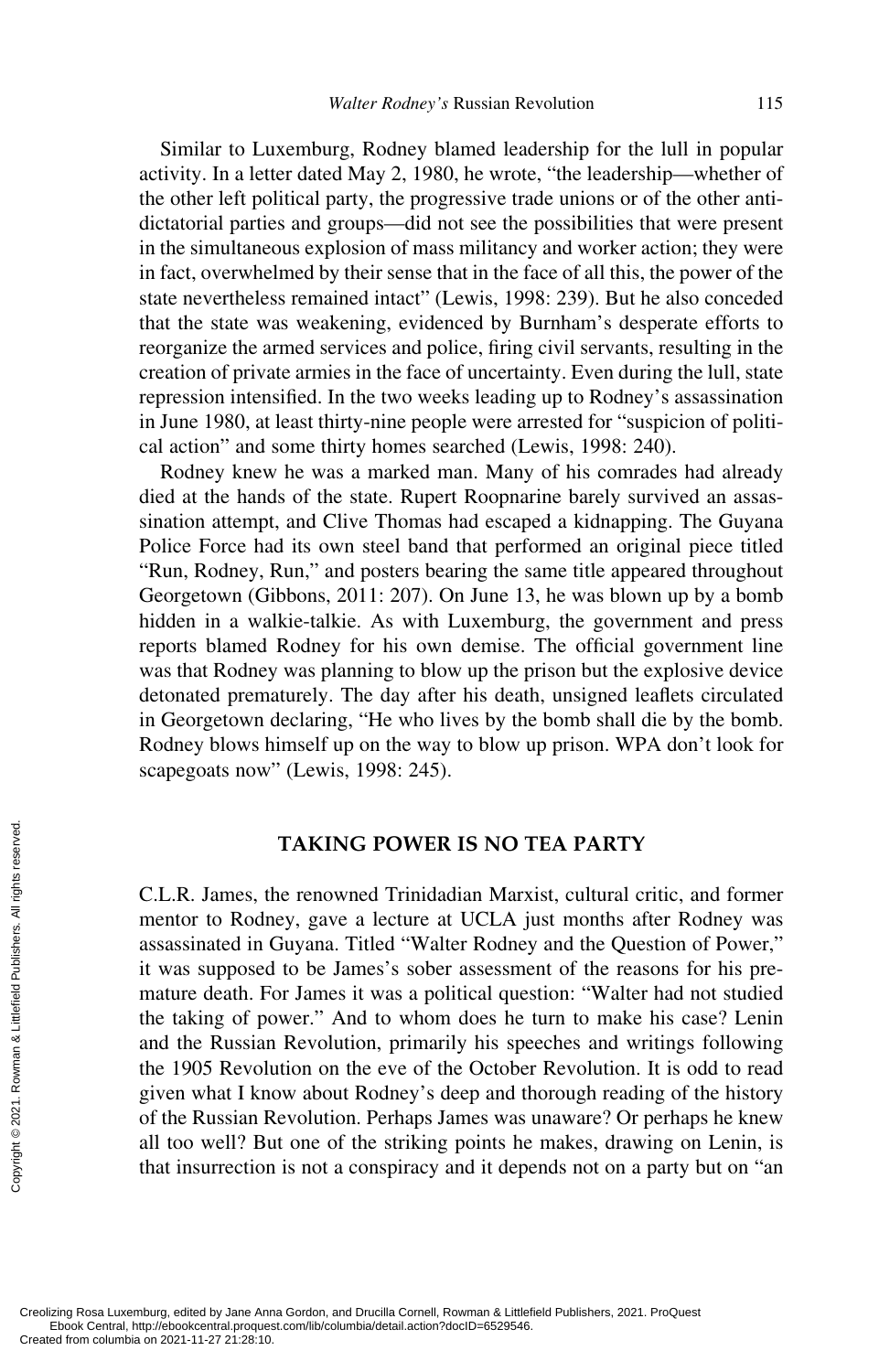advanced class," which is to say, a popular insurgency of a politically conscious people. And most importantly, that advanced class must be in conflict with the ruler. In Guyana, James asserted, this was not the case since Forbes Burnham continued to enjoy broad support. He goes on to explain why and how Burnham was able to maneuver as a faux socialist and Cheddi Jagan, with all of his Soviet credentials, was in retreat. As James put it, "[Walter] did not wait for the revolutionary people and the revolutionary class to be in conflict with the government before he could start the question of the insurrection" (James, 1982).<sup>20</sup>

Clearly, James was wrong. Rodney understood that taking power was not on the horizon and he knew fully well how Burnham was able to maneuver behind the cover of what had begun to appear as a dying old Left. But an insurrection did occur, however fleeting, uneven, and unsustainable. In fact, Rodney knew something Maurice Bishop apparently did not: that the masses are the driver of revolution, not the party, and their energies require the oxygen of radical democracy.

Even in defeat, he learned, as Rosa Luxemburg had learned generations earlier, that authoritarian rule rests on a shaky foundation and people's power will prevail. Rosa Luxemburg's final printed words before her death vowed that:

[A] future victory will blossom from this "defeat." "Order rules in Berlin." You stupid lackeys! Your "order" is built on sand. Tomorrow the revolution will rear ahead once more and announce to your horror amid the brass of trumpets: "I was, I am, I always will be!" (Quoted in Nettl, 2019 [1966]: 772)

Rodney learned a great deal in the struggle for Guyana, and much of what he learned brought him closer to Luxemburg than perhaps he realized. Eusi Kwayana's observations about Rodney's views on spontaneity and selfemancipation are instructive here:

His views on spontaneity were related to his views on the self-emancipation of the working people. He saw the role of the revolutionary party, armed with a body of scientific political culture, as crucial. Scientific theory has its necessary relevance. Its role is to organize the experience of the working people worldwide and to compare it with a particular experience which is then enriched. Theory imparts awareness and enlarges the vision but revolutionary energy comes from the bowels of the oppressed and is an indispensable element of people's struggle. The tearned brought<br>
Extra space of the strength of the strength of the working people<br>
the working people<br>
body of scientific<br>
relevance. Its role<br>
wide and to comp<br>
Theory imparts a<br>
comes from the b<br>
people's struggle.

<sup>&</sup>lt;sup>20</sup> The essay first appeared in Edward A. Alpers and Pierre-Michel Fontaine (1982).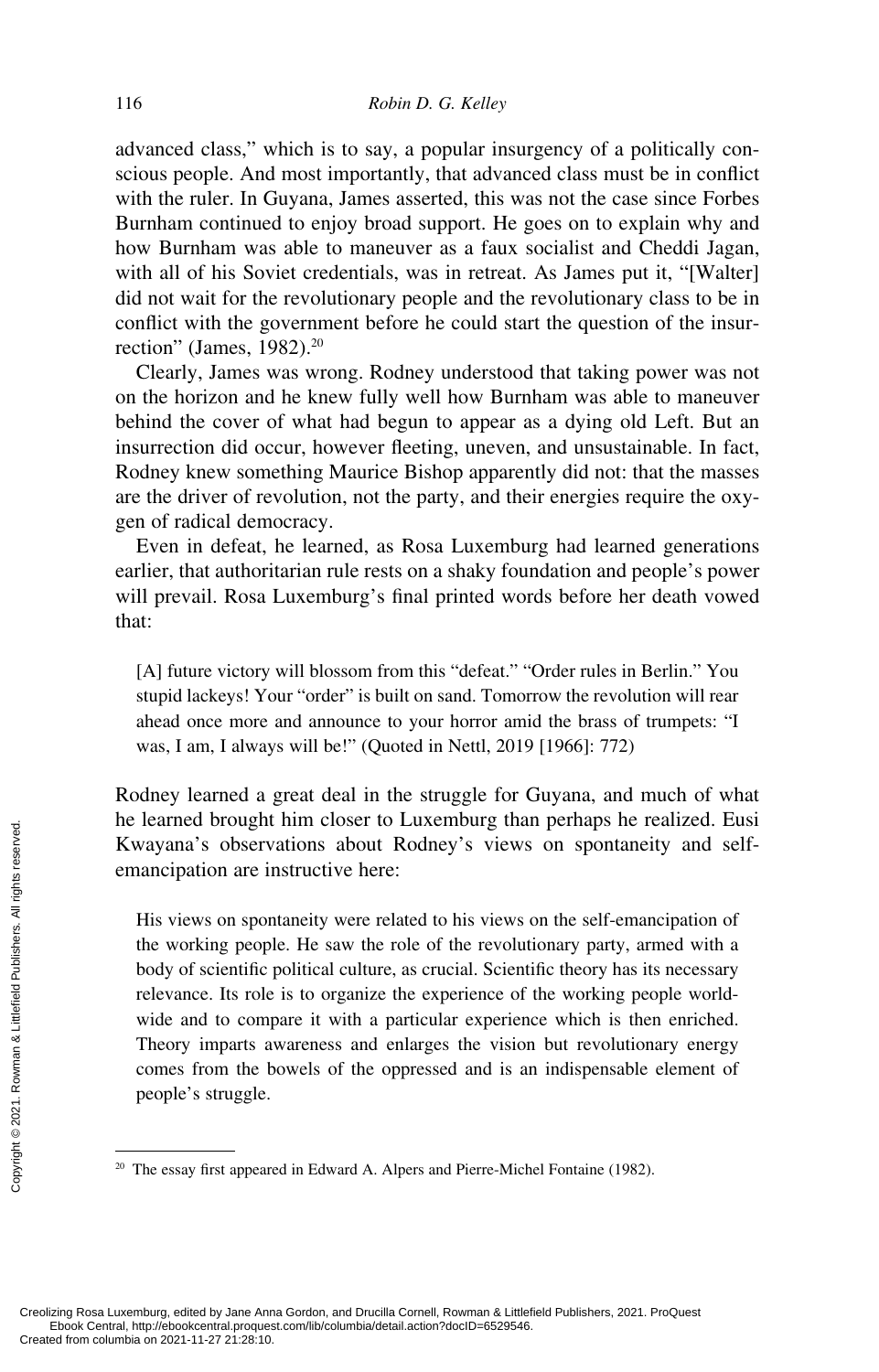Self-emancipation, then, does not mean the separation of theory from the masses of working people but the union of theory with the revolutionary instincts and experience of working people and with the revolutionary party so organized and so rooted that it is willing to take instructions from the working people's representatives. Negative vanguardism, then, is not the quality of a revolutionary party working from its base within the working people but a body giving orders to the working people and ignoring their best instincts as ill-informed or superstitious (Kwayana, 2008; James, 2017).

The final point I wish to make here is that James's critique of Rodney is eerily similar to Rodney's critique of Luxemburg. James virtually repeats Rodney's charge against Luxemburg: his failed analysis led to his death. In both instances, the fatal outcomes were interpreted by both men as the consequence of tactical missteps arising from errors in revolutionary judgment, not as casualties of a messy and asymmetric class war. Perhaps their cold political calculus masked a kind of survivor's guilt in the face of revolutionaries willing to pay the ultimate price for their commitment? Rodney's praxis in Guyana helped him see and embrace Rosa's understanding of democracy as praxis, and I suspect the later Rodney would have toned down his criticisms of Luxemburg—especially the line blaming her for her own murder. James, on the other hand, had come around to Rosa's position on democracy as praxis before Rodney was born. In the history of the Communist International published in 1937, James wrote of Luxemburg, "time has proved that her views foresaw only too well the dangers of excessive centralism and the glorification of the idea of dictatorship" (James, 2017: 136–137). Had Luxemburg and Liebknecht lived, he conjectured, "they and they alone could have prevented the corruption from Moscow of the German party leadership which began during Lenin's last illness and ended in the ruin of 1933." And yet he, too, attributed her violent and untimely death to her own tactical blunders, calling their decision to remain in Berlin after the state crushed the German Revolution "the greatest mistake of all" (James, 2017: 141–142).

While James's posthumous criticisms of Rodney, like Rodney's critique of Luxemburg, were misguided to say the least, studied together they do pose a larger question. Did we err in releasing Rodney's unfinished manuscript? Given his experiences with the WPA and the evolution of his thinking, would he still have wanted to publish the lectures in their original state? Will we witness similar tribunals surrounding this text on how "wrong" or "correct" he was on this or that matter? Will it be used as a defense of Stalinism? Will those of us who revere the martyred Walter Rodney have the temerity to read the book critically, situating it within its historical and political context? And will we recognize how far Rodney moved from those heady days in Dar es Salaam when the defeat of capitalism seemed imminent, to his final years in Exerces the columbia on 2021-11-27 21:28:10.<br>Created from columbia on 2021-11-27 21:28:10.<br>Created from columbia on 2021-11-27 21:28:10.<br>Created from columbia on 2021-11-27 21:28:10.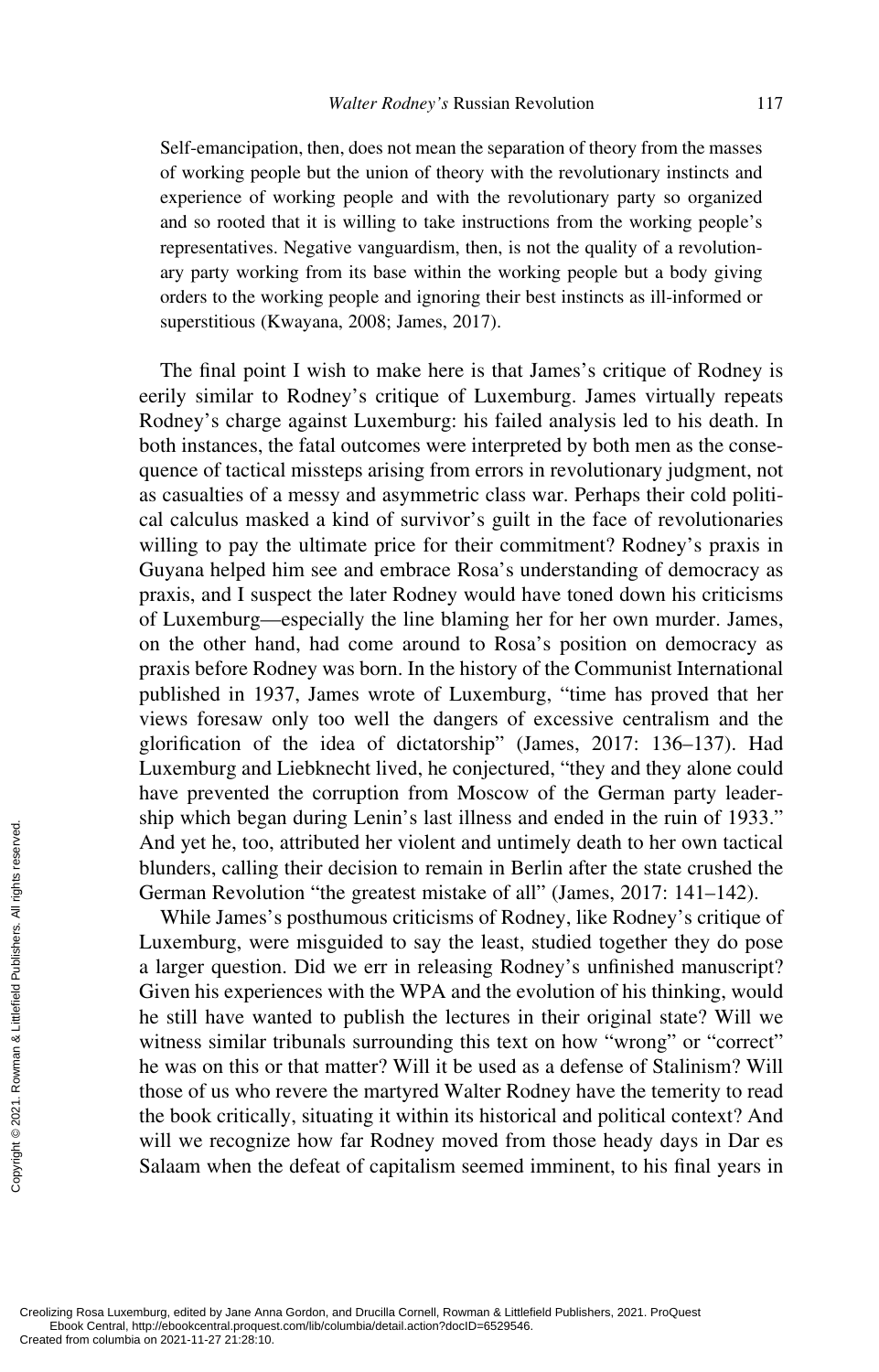Guyana when he and his comrades creatively mobilized the masses against a repressive regime calling itself socialist?

In life and death, Rosa Luxemburg and Walter Rodney were kindred spirits. Their work was always unfinished, always in motion, always an expression of the collective desire for freedom, and always a project of creolization. Neither separated their writing from praxis, which is why Luxemburg ended her life practicing the principles behind her critique of the Bolsheviks. The struggle to build proletarian democracy imbued with the energies of the people transformed her perspective on the revolution and informed her critique of Lenin's centralism. Similarly, Rodney proved to be a "better intellectual heir" to Luxemburg than he even realized because even when he sought to understand and even justify Soviet policies, his own political practice centered on building people's democracy. He knew that "laws of development" were not fixed or even "laws" in the formal sense, and that real movements were guided by more than theory but improvisation, imagination, will, an ethical commitment to the oppressed, and a willingness to die in struggle so that others might one day live free.

#### **WORKS CITED**

- Alpers, Edward A. and Pierre-Michel Fontaine, editors. 1982. *Walter Rodney, Revolutionary and Scholar: A Tribute.* Los Angeles: Center for Afro-American Studies and African Studies Center, UCLA.
- Andaiye. 2020. *The Point Is to Change the World*: *Selected Writings of Andaiye*, edited by Alissa Trotz. Toronto: Between the Lines.
- *The Black Scholar.* 1979. "Walter Rodney Arrested: Crisis in Guyana Deepens," (July–August): 87.
- Bronner, Stephen Eric. 1987. *Rosa Luxemburg, a Revolutionary for Our Time*. New York: Columbia University Press.
- Canterbury, Dennis C. 2005. *Neoliberal Democratization and New Authoritarianism*. New York: Routledge.
- Chung, Clairmount, editor. 2012. *Walter Rodney: A Promise of Revolution*. New York: Monthly Review Press.
- Dunayevskaya, Raya. 1991. *Rosa Luxemburg, Women's Liberation, and Marx's Theory of Revolution*. Urbana: University of Illinois Press.
- Frölich, Paul. 1972. *Rosa Luxemburg: Her Life and Work*, translated by Johanna Hoornweg. New York: Monthly Review Press.
- Geras, Norman. 1976. *The Legacy of Rosa Luxemburg*. London: New Left Books.
- Gibbons, Arnold. 2011. *The Legacy of Walter Rodney in Guyana and the Caribbean*. Lanham, MD: University Press of America.

Alexander, Robert J. 1981. *The Right Opposition: The Lovestoneites and the International Communist Opposition of the 1930s.*Westport, CT: Greenwood Press.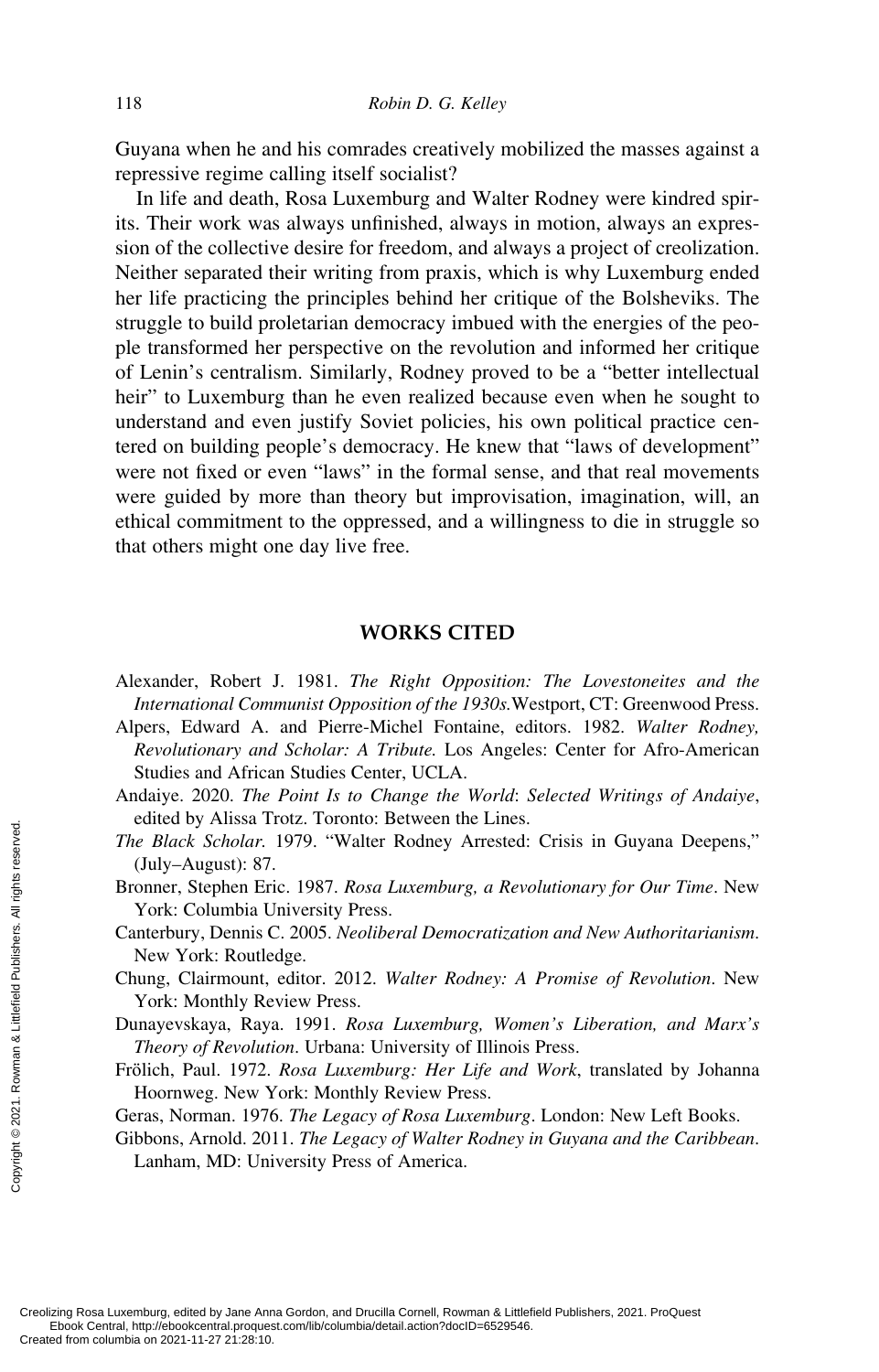- Gordon, Jane Anna. 2014. *Creolizing Political Theory: Reading Rousseau through Fanon.* New York: Fordham University Press.
- Haithcox, John. 1971. *Communism and Nationalism in India: M.N. Roy and Comintern Policy, 1920-1939*. Princeton: Princeton University Press.
- Ito, Narihiko. 2010 "Is the National Question an Aporia for Humanity? How to Read Rosa Luxemburg's 'The National Question and Autonomy,'" in *The National Question and the Question of Crisis*, edited by Paul Zarembka. Bingley, UK: Emerald Group Publishing Ltd. Pp. 4–68.
- James, C.L.R. 1982. "Walter Rodney and the Question of Power." *Marxist Internet Archives.* Accessed through: [https://www.marxists.org/archive/james-clr/works/1](http://https://www.marxists.org/archive/james-clr/works/1981/01/rodney.htm) [981/01/rodney.htm.](http://https://www.marxists.org/archive/james-clr/works/1981/01/rodney.htm)

———. 2017. *World Revolution 1917-1936: The Rise and Fall of the Communist International*, edited and introduced by Christian Høgsbjerg. Durham, NC: Duke University Press.

Karnik, V.B. 1978. *M.N. Roy: A Political Biography*. Bombay: Nav Jagriti Samaj.

- Kelley, Robin D.G. and Jesse Benjamin. 2018. "Editors' Note," in *The Russian Revolution: A View from the Third World*, edited by Robin D. G. Kelley and Jesse Benjamin. New York: Verso.
- Kemmerer, Alexandra. 2014 "Editing Rosa: Luxemburg, the Revolution, and the Politics of Infantilization," *European Journal of International Law* 27, no. 3.
- Krausz, Tamas. 2015. *Reconstructing Lenin: An Intellectual Biography*, translated by Balint Bethlenfalvy. New York: Monthly Review Press.
- Kwayana, Eusi. 2008. *Walter Rodney His Last Days and Campaigns*. Birmingham, UK: R. Ferdinand-Lalljie Publishers.
- LeBlanc, Paul and Tim Davenport, editors. 2015. *The "American Exceptionalism" of Jay Lovestone and His Comrades, 1929-1940: Dissident Marxism in the United States, Volume 1*. Leiden: Brill.
- Lenin, V. I. 1916. "The Junius Pamphlet." *Marxist Internet Archives.* Accessed through: https://www.marxists.org/archive/lenin/works/1916/jul/junius -pamphlet. htm.

———. 1917a. "Report on Peace," (October 26). *Marxist Internet Archives.* Accessed through: https://www.marxists.org/archive/lenin/works/1917/oct/25-26/ 26b.htm.

———. 1917b. *The State and Revolution* (1917). *Marxist Internet Archives.* Accessed through: https://www.marxists.org/archive/lenin/works/1917/staterev/c h05.htm#s2.

———. 1965. "Notes of a Publicist," *Collected Works*, vol. 33, 2nd English Edition. Moscow: Progress Publishers. *Marxist Internet Archives.* Accessed through: https ://www.marxists.org/archive/lenin/works/1922/feb/x01.htm.

———. 1967. "The Report of the Commission on the National and Colonial Questions, July 26, 1920," in *Lenin on the National and Colonial Questions*. Peking: Foreign Languages Press.

Luxemburg, Rosa. 1900. *Social Reform or Revolution*. *Marxist Internet Archives.* Accessed through: https://www.marxists.org/archive/luxemburg/1900/reformrevolution/. Exercessed through<br>
Created from columbia on 2021-11-27 21:28:10<br>
Created from columbia on 2021-11-27 21:28:10.<br>
Created from columbia on 2021-11-27 21:28:10.<br>
Created from columbia on 2021-11-27 21:28:10.<br>
Created from co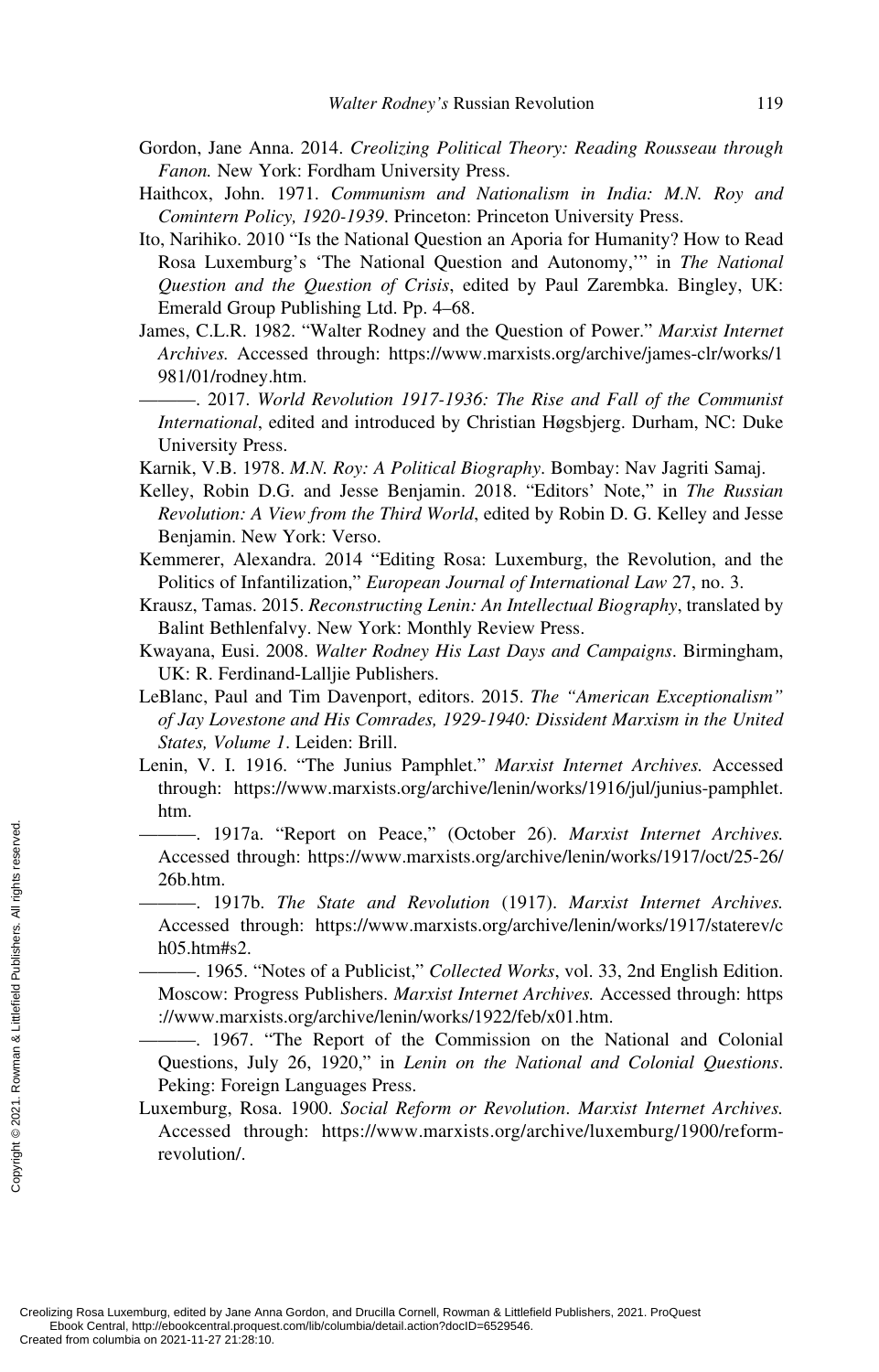———. 1904. "Organizational Questions of the Russian Social Democracy." *Marxist Internet Archives.* Accessed through: https://www.marxists.org/archive/luxemburg /1904/questions-rsd/ch01.htm.

———. 1909. "The National Question." *Marxist Internet Archives.* Accessed through: https://www.marxists.org/archive/luxemburg/1909/national-question/ ch01.htm.

———. 1915. *The Junius Pamphlet* [originally titled "The Crisis of German Social Democracy]. Accessed through: [https://www.marxists.org/archive/luxemburg/19](http://https://www.marxists.org/archive/luxemburg/1915/junius/ch07.htm) [15/junius/ch07.htm.](http://https://www.marxists.org/archive/luxemburg/1915/junius/ch07.htm)

———. 1940 [1918]. *The Russian Revolution*, translated and introduced by Bertram D. Wolfe. New York: Workers Age Publishers. Accessed through: https://www .marxists.org/archive/luxemburg/1918/russian-revolution/.

———. 2011. *The Letters of Rosa Luxemburg*, edited by Georg Adler, Peter Hudis, and Annalies Laschitza and translated by George Shriver. New York and London: Verso.

- Lewis, Rupert Charles, 1998. *Walter Rodney's Intellectual and Political Thought*. Kingston: The Press University of the West Indies.
- Lukacs, Georg. 1971. *History and Class Consciousness: Studies in Marxist Dialectics*, translated by Rodney Livingstone. Cambridge, MA: MIT Press.
- Markle, Seth M. 2017. *A Motorcycle on Hell Run: Tanzania, Black Power, and the Uncertain Future of Pan-Africanism, 1964–1974*. East Lansing: Michigan State University Press.
- Meeks, Brian. 1993. *Caribbean Revolutions and Revolutionary Theory: An Assessment of Cuba, Nicaragua and Grenada.* London and Basingstoke: Macmillan.
- Munck, Ronaldo. 1986. *The Difficult Dialogue: Marxism and Nationalism*. London: Zed Books, Ltd.
- Nettl, J. P. 2019 [1966]. *Rosa Luxemburg: The Biography*. London and Brooklyn: Verso.
- Nixon, Jon. 2018. *Rosa Luxemburg and the Struggle for Democratic Renewal*. London: Pluto Press.
- O'Kane, Rosemary H. T. 2015. *Rosa Luxemburg in Action: For Revolution and Democracy*. New York: Routledge.
- Rodney, Walter. 1972. "Tanzanian *Ujamaa* and Scientific Socialism," *African Review* 1, no. 4: 61–76.
- ———. 1975. "Contemporary Political Trends in the English-Speaking Caribbean," *The Black Scholar* (September).
	- ———. 1978. "Transition," *Transition* 1, no. 1.
- ———. 1981. "People's Power, No Dictator," *Latin American Perspectives* 8, no. 1: 64–78.
- ———. 2018. *The Russian Revolution: A View from the Third World*, edited by Robin D. G. Kelley and Jesse Benjamin. New York: Verso.
- Roopnarine, Rupert. 2010. "Resonances of Revolution: Grenada, Suriname, Guyana," *Interventions* 12 no. 1.

Roy, Manabendra Nath. 1964. *M.N. Roy's Memoirs*. Bombay.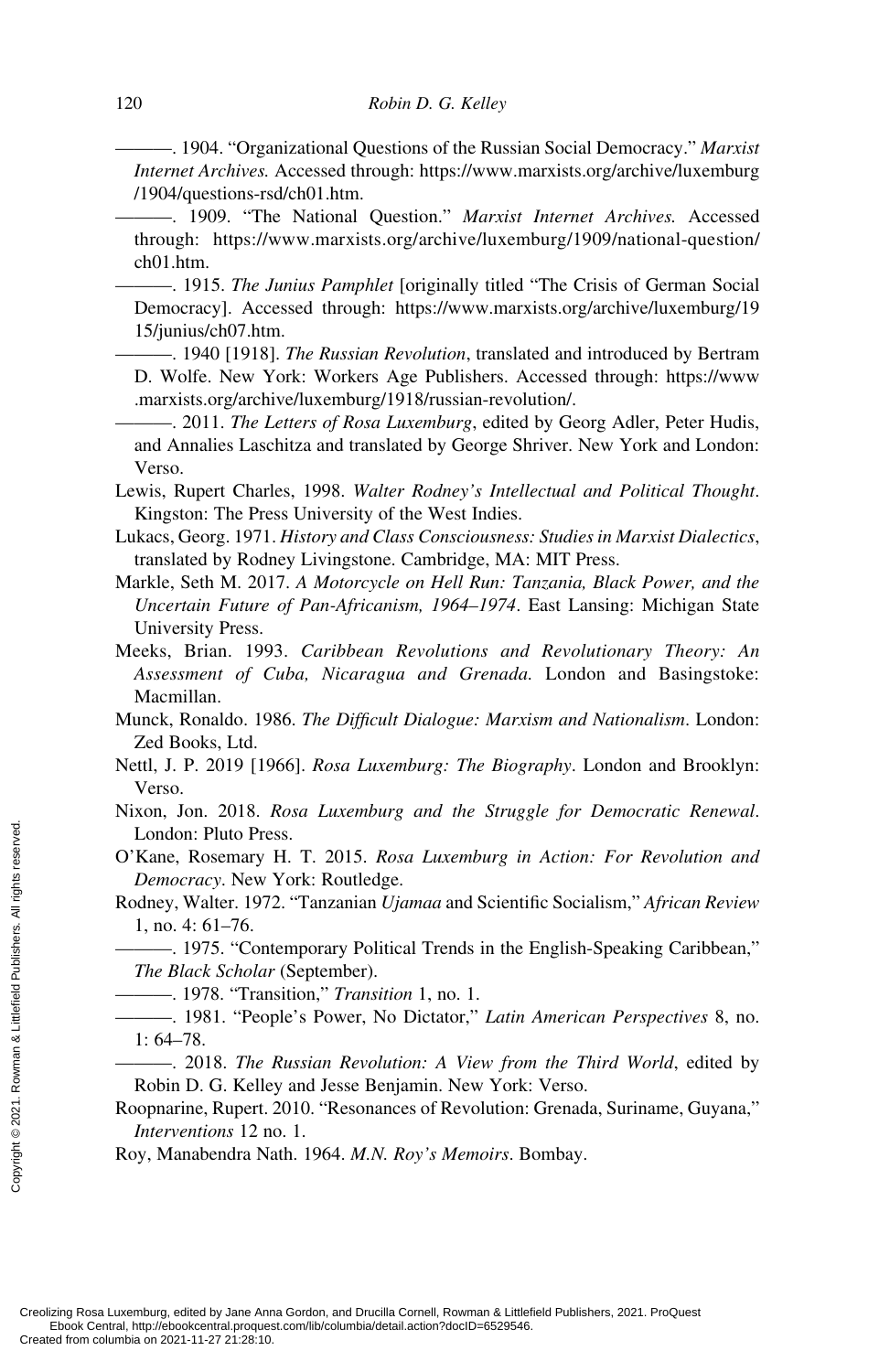- Schurer, Heinz. 1962. "Some Reflections on Rosa Luxemburg and the Bolshevik Revolution," *Slavonic and East European Review* 40, no. 95.
- Serge, Victor. 1949 [1930]. "Year One of the Russian Revolution: VIII Left Communism and Inner-Party Conflict." Accessed through: https://www.marxists .org/archive/serge/1930/year-one-ni/part08.html.
- Shivji, Issa G. 2012. "Remembering Walter Rodney," Monthly Review 64, no. 7 (December). Accessed through: [monthlyreview.org.](http://monthlyreview.org)
- Smith, S. A. 2017. *Russia in Revolution: An Empire in Crisis, 1890 to 1928*. New York: Oxford University Press.
- Talmon, Jacob L. 2017 [1981]. *Myth of Nation and Vision of Revolution: The Ideological Polarization in the Twentieth Century.* London and New York: Routledge.
- Thomas, Clive. 1984. "Hard Lessons for Intellectuals," *Caribbean Contact* (September).
- Treadgold, Donald W. 1979. "Bertram D. Wolfe: A Life in Two Centuries," *Studies in Soviet Thought* 20, no. 4 (December): 335–348.
- Trotsky, Leon. 2008 [1932]. *History of the Russian Revolution*, translated by Max Eastman. Chicago: Haymarket Books.
- Warski, Adolf. 1922. *Rosa Luxemburgs Stellung zu den taktischen Problemen der Revolution* [Rosa Luxemburg's Position on the Tactical Problems of Revolution]. Hamburg.
- Wolfe, Bertram D. 1940. "Introduction" to *The Russian Revolution*, by Rosa Luxemburg, translated and introduction by Bertram D. Wolfe. New York: Workers Age Publishers.
	- ———. 1961a. "Introduction" to *The Russian Revolution, and Leninism or Marxism?*, by Rosa Luxemburg, edited and translated by Bertram D. Wolfe. Ann Arbor: University of Michigan Press.
	- ———. 1961b. "Rosa Luxemburg and V. I. Lenin: The Opposite Polls of Revolutionary Socialism," *Antioch Review* 21 no. 2 (Summer): 209–226.
	- ———. 1981. *A Life in Two Centuries.* New York: Stein and Day.
- Zetkin, Clara. 2017 [1922]. *Rosa Luxemburg's Views on the Russian Revolution*. New York: Red Star Publishers.